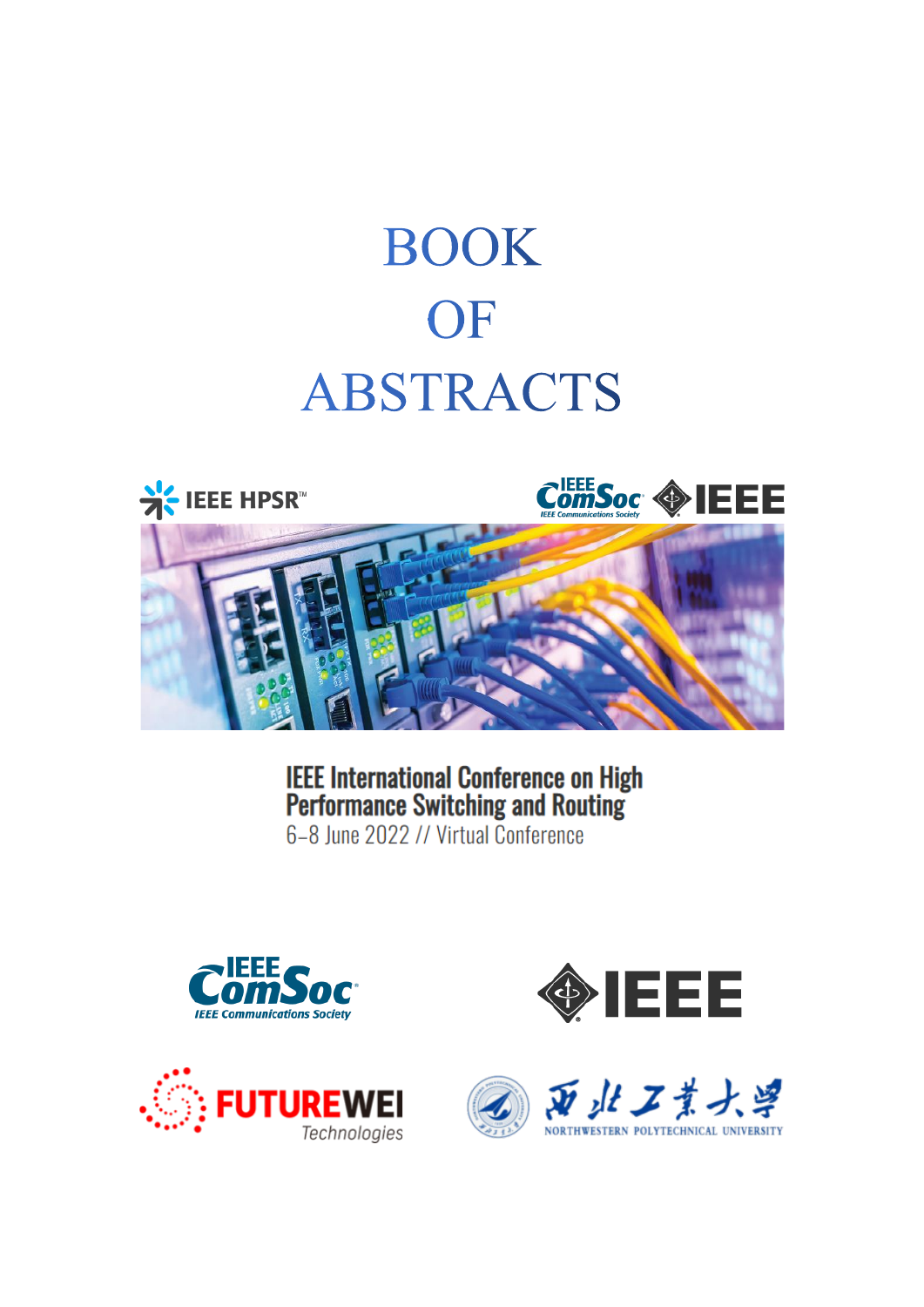# IEEE HPSR'23 Committee

#### **General Chair:**

Jiajia Liu, Northwestern Polytechnical University, China

#### **General Co-chair:**

Nirwan Ansari, New Jersey Institute of Technology, USA

#### **TPC Chair:**

Bomin Mao, Northwestern Polytechnical University, China

#### **TPC Co-chair:**

Yuanqiu Luo, Futurewei, USA Symeon Papavassiliou, National Technical University of Athens, Greece

#### **Workshop Co-chair:**

Kaikai Chi, Zhejiang University of Technology, China Zhi Liu, University of Electro-Communications, Japan

#### **Tutorial Co-chair:**

Zubair Fedlullah, Lakehead University, Canada Eirini Eleni Tsiropoulou, University of New Mexico, USA

#### **Panel Co-chair**

Stefano Giordano, Università di Pisa, Italy Prasad Calyam, University of Missouri-Columbia, USA

#### **Invited Session Co-chair:**

Behnam Dezfouli, Santa Clara University, USA Iraklis Anagnostopoulos, Southern Illinois University, USA Yuanfang Chen, Shanghai Jiao Tong University, China

#### **Publicity Co-chair:**

Renita Murimi, University of Dallas, USA Periklis Chatzimisios, International Hellenic University, Greece Xilong Liu, Yunnan University, China

#### **Publications and Registration Chair:**

Hongzhi Guo, Northwestern Polytechnical University, China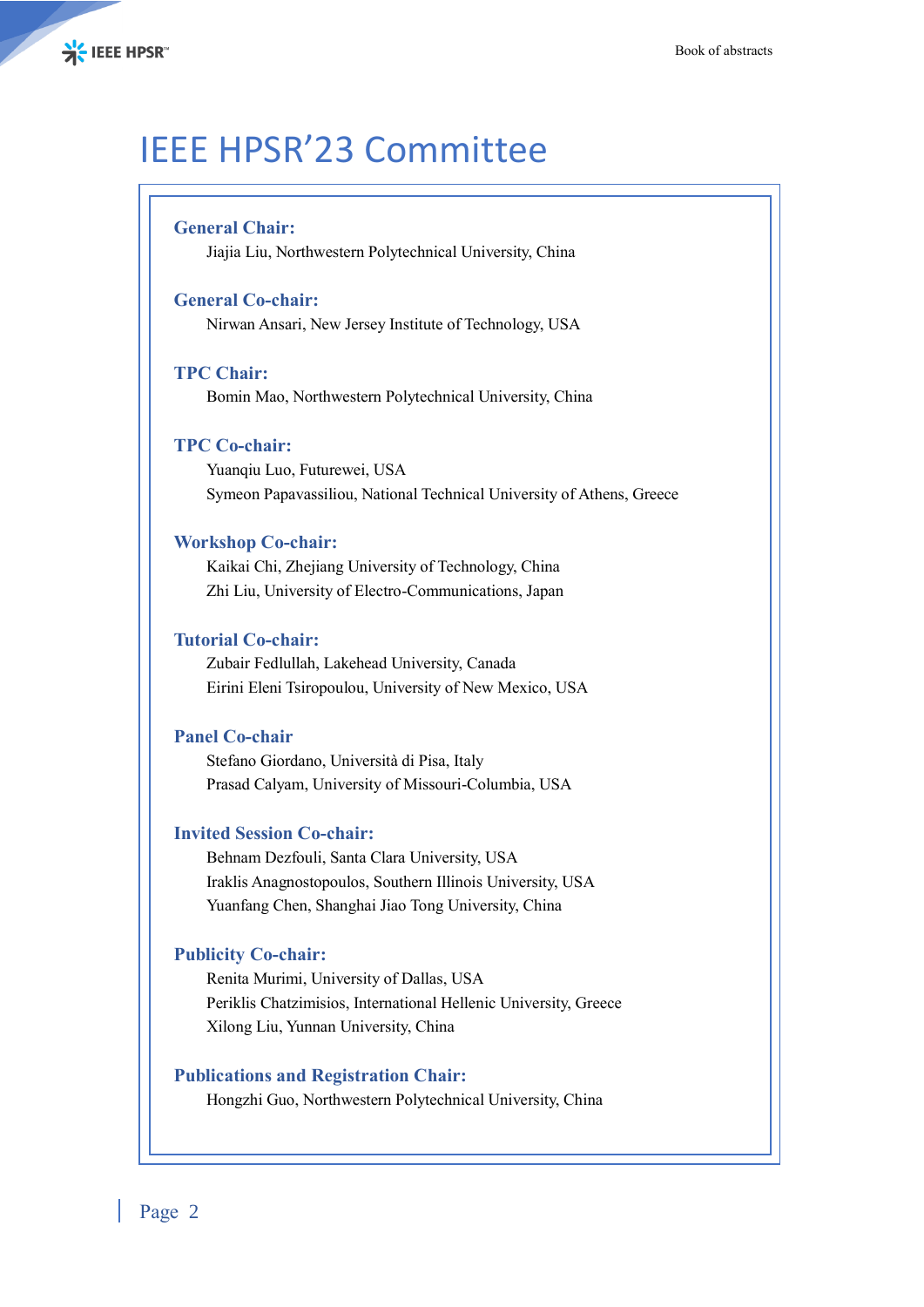#### **Local Arrangement Co-chair:**

Zengwang Jin, Northwestern Polytechnical University, China Wenjing Cai, Northwestern Polytechnical University, China Yijie Xun, Northwestern Polytechnical University, China

### **Financial Co-Chair:**

Shangwei Zhang, Northwestern Polytechnical University, China Bruce Worthman, IEEE Communications Society, USA

### **ComSoc Project Manager:**

Shirley P. Cisneros, IEEE Communications Society, USA

### **Web Chair:**

Jiadai Wang, Northwestern Polytechnical University, China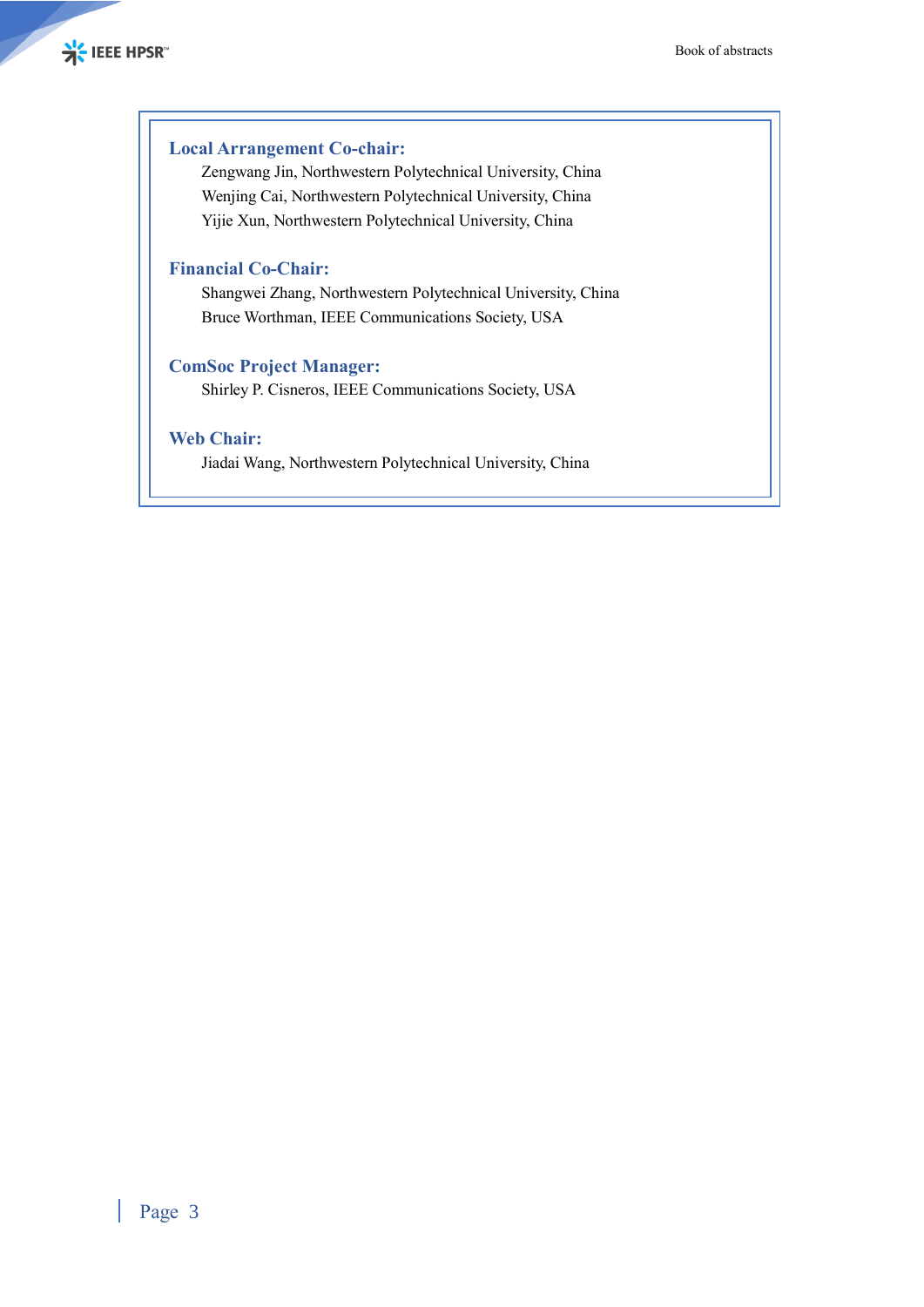# IEEE HPSR'23 Conference Program

### **Day 1: Monday, June 6**

### Morning 8:30-12:40

**Opening Speech: 8:30 - 8:45**

**Nirwan Ansari** (New Jersey Institute of Technology, USA)

**Keynote: 08:45 – 9:45**

**Speaker:** Song Guo, The Hong Kong Polytechnic University, China **Topic**: TinyML Systems for Edge Intelligence

This talk will focus on the field of Edge Learning. Specifically, learning paradigms, fundamental theories, and enabling technologies for Edge Learning consist the main components of this tutorial. We will first explain the background and motivation for ML running at the network edge. Then, we will review the challenge issues existing in Edge Learning. Furthermore, we will provide an overview of the overarching architectures, frameworks, and emerging key technologies for learning performance, security, privacy, and incentive issues toward training/inference at the network edge. Finally, we will discuss future research opportunities on Edge Learning.

**Bio:** Song Guo is a Full Professor at the Department of Computing, The Hong Kong Polytechnic University. He also holds a Changjiang Chair Professorship awarded by the Ministry of Education of China. Prof. Guo is a Fellow of the Canadian Academy of Engineering, Fellow of the IEEE, and ACM Distinguished Member. Prof. Guo's research interests are mainly in edge AI, big data and machine learning, mobile computing, and distributed systems. He published many papers in top venues with wide impact in these areas and was recognized as a Highly Cited Researcher (Clarivate Web of Science). Prof. Guo has served as an IEEE ComSoc Distinguished Lecturer, Director of ComSoc Membership Services, member of IEEE ComSoc Board of Governors, and the current Chair of IEEE Communications Society Space and Satellite Communications Technical Committee. He also serves for IEEE Computer Society on Fellow Evaluation Committee, the inaugural Editor-in-Chief of IEEE Open Journal of the Computer Society, and on editorial board of a number of prestigious IEEE Transactions and Journals. He has served as chair of organizing and technical committees of numerous international conferences.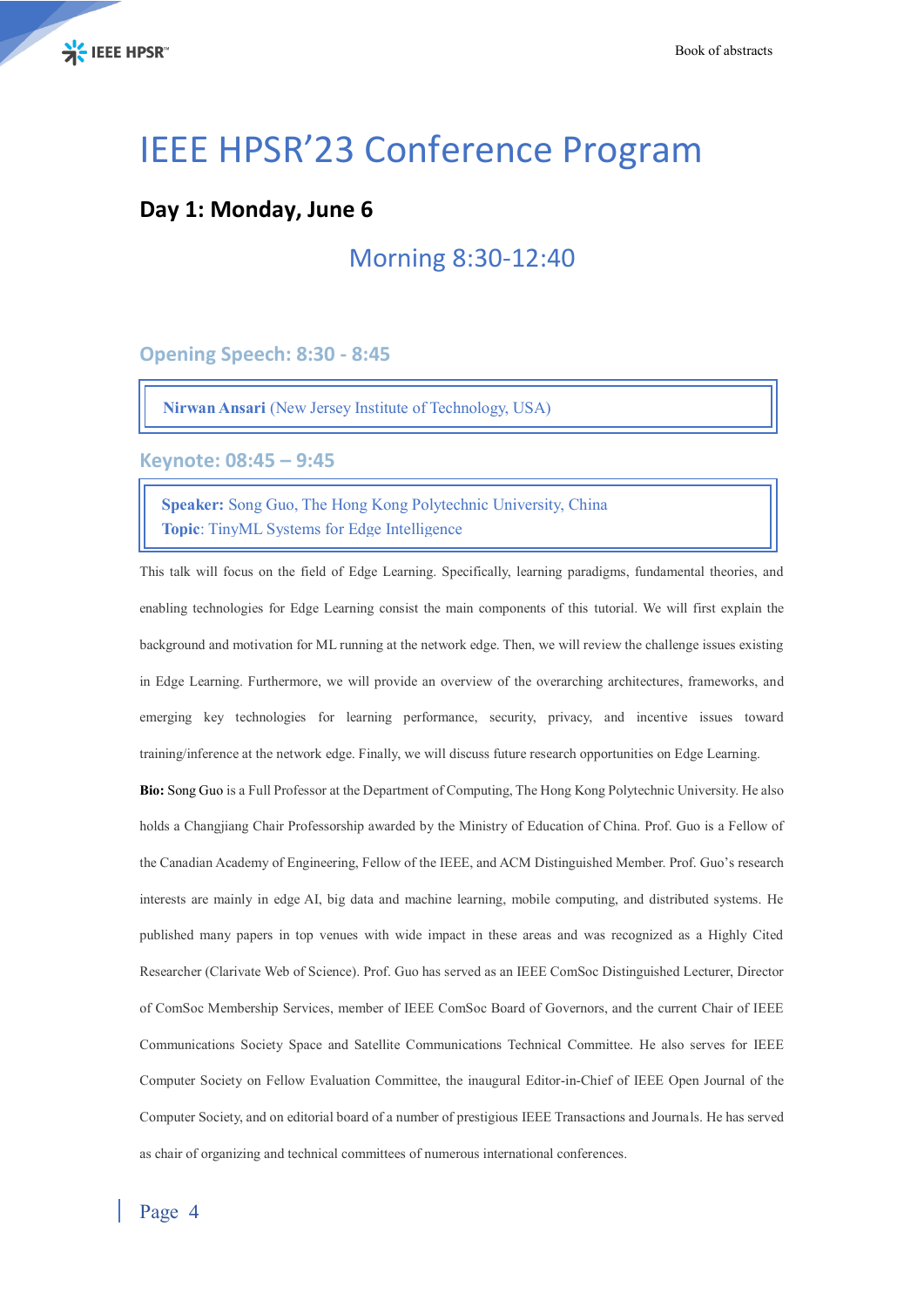

#### **Best Paper Award ceremony: 9:45-10:00**

**Recess: 10:00-10:20**

**Invited female session: 10:20-11:40**

**Topic:** Data Mining for Security of the Industrial Internet of Things **Moderator: Yuanfang Chen**, Shanghai Jiao Tong University, China

**Title:** Learning Based Privacy Protection in Internet of Things **Speaker: Liang Xiao**, Xia Men University, China

The rapid development of the Internet of Things (IoT) has given birth to the emergence of service models such as intelligent transportation, telemedicine, and location-based services. However, they face different privacy issues, such as eavesdropping attack and advance persistent threat, which has caused huge economic losses and even harm national security. Additionally, these new service models face challenges such as the complexity of the IoT environment, the unknown privacy leakage model, the limited resources of the IoT devices, and the time-sensitive requirements. In this talk, we introduce the privacy protection schemes in three typical scenarios of cloud storage systems, mobile edge computing, and location-based services for privacy leakage in the IoT. We apply game theory, reinforcement learning, and differential privacy to investigate intelligent privacy protection scheme. This work provides a theoretical basis and useful suggestions for the future design of the IoT privacy protection framework.

**Bio:** Liang Xiao is currently a Professor in the Department of Informatics and Communication Engineering, Xiamen University, Fujian, China. As an IEEE Senior member, she has served in several editorial roles, including an associate editor of IEEE Transactions on Information Forensics & Security, IEEE Transactions on Communication and IEEE Transactions on Dependable and Secure Computing, and Guest Editor of IEEE Journal on Selected Topics in Signal Processing. Her research interests include wireless security, privacy protection, and wireless communications. She published two books and three book chapters. She won the best paper award for 2017 IEEE ICC, 2018 IEEE ICCS and 2016 IEEE INFOCOM Big security WS. She received the B.S. degree in Communication engineering from Nanjing University of Posts and Telecommunications, China, in 2000, the M.S. degree in Electrical engineering from Tsinghua University, China, in 2003, and the Ph.D. degree in Electrical engineering from Rutgers University, NJ, in 2009. She was a visiting professor with Princeton University, Virginia Tech, and University of Maryland, College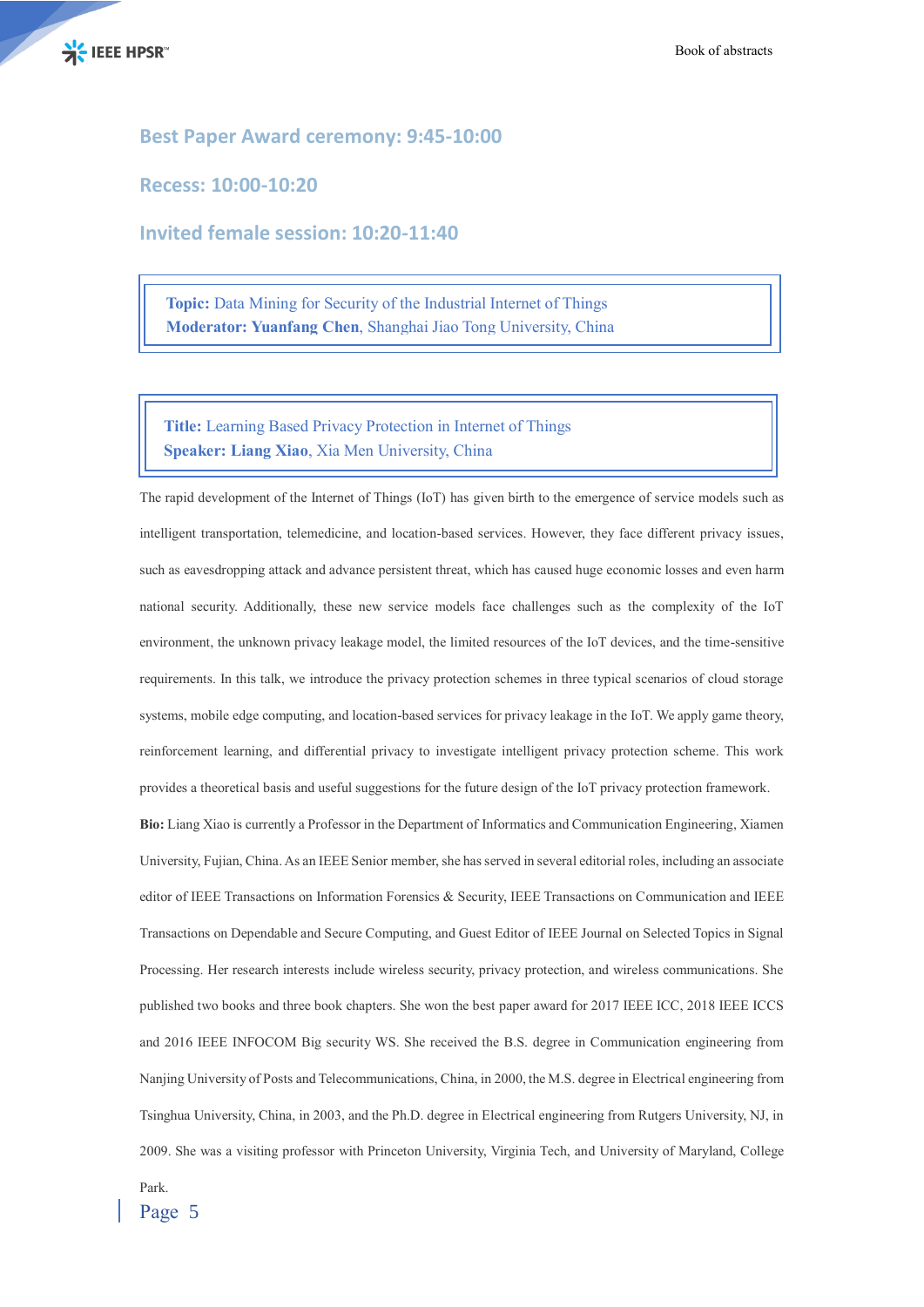### **Title:** Cybersecurity in Microgrid **Speaker: Yanwei Wu**, University of Wisconsin, USA

A microgrid is a small-scale distribution grid, made up of electricity users with local renewable and other energy sources. The smart microgrid can make intelligent decisions to produce significant savings by lowering energy costs and by managing onsite energy usage to avoid peak energy prices while supporting grid stability and improving return on investment. However, when utility companies extend their proprietary substation industrial network to the Internet to cover the grids, they face more critical cyber threats than other industries. Our project is to build a smart microgrid system on campus, develop cybersecurity technologies, and offer cybersecurity validation services to local companies.

**Bio:** Yanwei Wu is currently an Associate Professor in Computer Science and Software Engineering Department at University of Wisconsin, Platteville, Wisconsin, USA. She received her Ph.D. degree in Computer Science from Illinois Institute of Technology. She published in IEEE transactions and served as an editor, conference chair, member or reviewer in selected journals and conferences. Her research interests are cybersecurity. Her currently funded projects are "Risk Assessment in Pioneer Farm" and "Cybersecurity Testbed in Microgrid".

**Title:** A Research on Device-free Human Activity Recognition using Physical Layer Information **Speaker: Linlin Guo**, Shandong Normal University, China

Passive human activity recognition is a hot research topic with important theoretical value and broad application prospect in the field of wireless intelligent sensing. At present, there are many achievements in passive human activity recognition domain using wireless signals, such as activity detection, activity recognition, attribute estimation and trajectory tracking of people. Our research mainly explored the influence mechanism of human activity on WiFi signal changes by combining signal sensing theoretical model and deep learning algorithm. Through the exploration of signal propagation model, data representation, individual behavior habits and other aspects to gradually build the environment model, human model and activity model. The presentation will introduce our research on human behavior sensing in terms of human activity detection, human activity segmentation and human activity recognition. Our goals are to promote the human activity recognition in large-scale scene or the application of complex application environments, and provide theoretical model for further research and experience of enlightenment.

Bio: Linlin Guo is currently a lecturer in School of Information Science and Engineering at Shandong Normal University. She received the B.S. degree in Computer and Technology Department from Taishan University in 2011,

### Page 6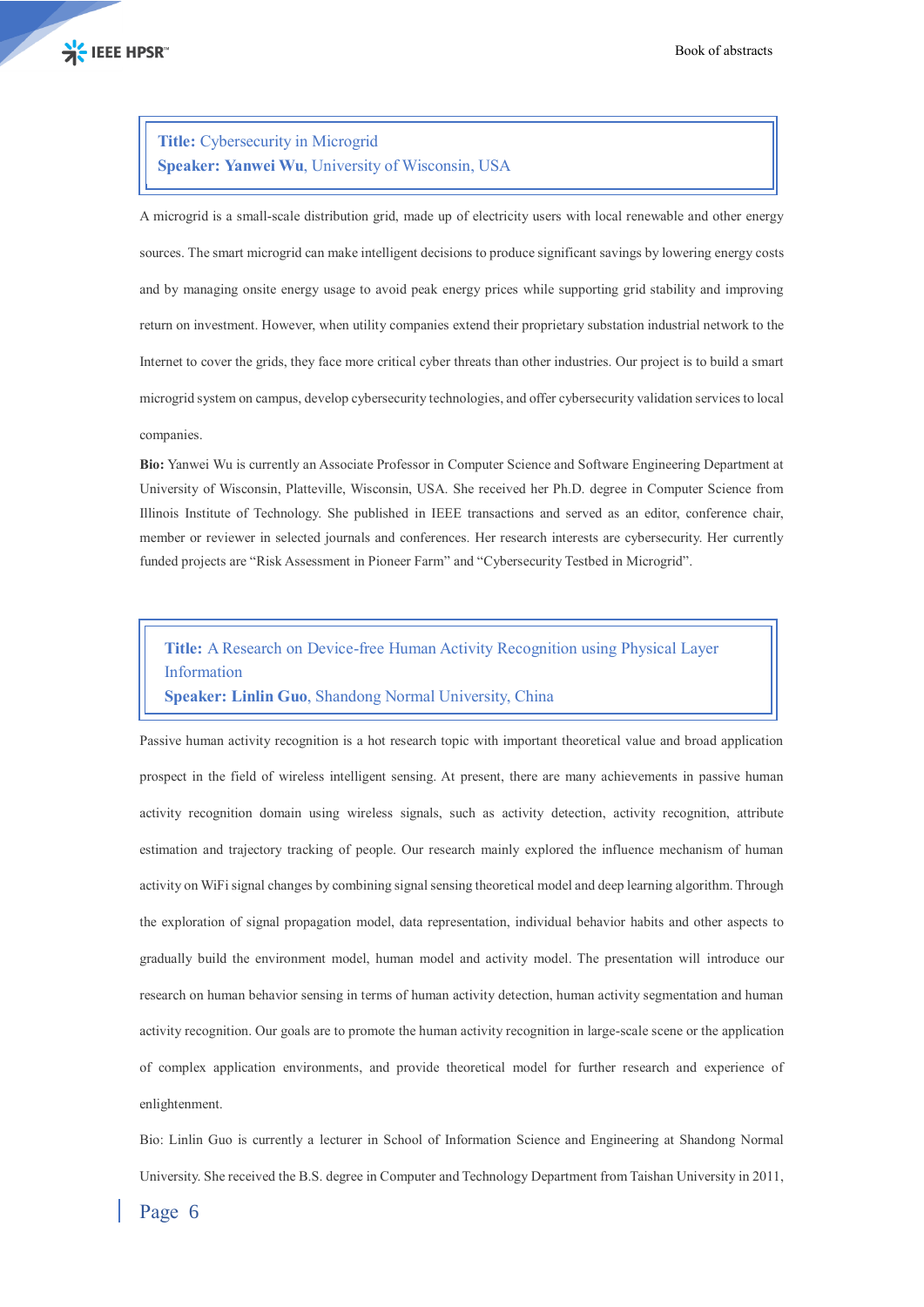the M.S. degree from Qufu Normal University in 2014, the Ph.D. degree from Dalian University of Technology in 2020. Her current research interests include Wireless sensing (device-free indoor localization and human activity recognition), wireless network, and machine learning. She has been actively publishing more than 10 papers in the high quality international journals and conferences.

### **Topic:** Variational Inference Assisted Ground Truth Analysis for Data Management of IIoT

**Speaker: Jia Liu**, Hangzhou Dianzi University, China

The continuous expanded scale of the industrial Internet of Things (IIoT) leads to IIoT equipments generating massive amounts of uncertain user data every moment. How to make use of these uncertain data in an efficient and safe way in the field of IIoT is still an open issue, such that it has attracted extensive attention from academia and industry. As a new machine learning paradigm, variational inference (VI) has great advantages in obtaining the ground truth from uncertain data. This article studies the VI technology applications to manage IIoT equipment data in wireless network environments. Therefore, we propose a VI algorithm assisted ground truth analysis for data management of IIoT (VIIIoT), which can take into account the privacy and efficiency of data training of IIoT equipment. VIIIoT provides more general insights into the forming of user features, can be easily extended to higher dimensions and has the merits of low complexity, easy scaling and generality. Experiments show that VIIIoT outperforms the other existing type of machine learning algorithms, and it has higher accuracy in terms of mean absolute error (MAE) and root mean square error (RMSE).

**Bio:** Jia Liu is currently a lecturer in the School of Cyber Security, Hangzhou Dianzi University, Hangzhou, China. She received the Ph.D. degree in software engineering from the Dalian University of Technology, Dalian, China, in 2021. From 2018 to 2019, she was a visiting PhD student in school of biomedical engineering from the University of California, Irvine, sponsored by China Scholarship Council. Her research interests include artificial intelligence, machine learning, variational inference, crowdsourcing, and computer vision. She published 11 papers in MONET, WCMC, Sensors, IECON etc.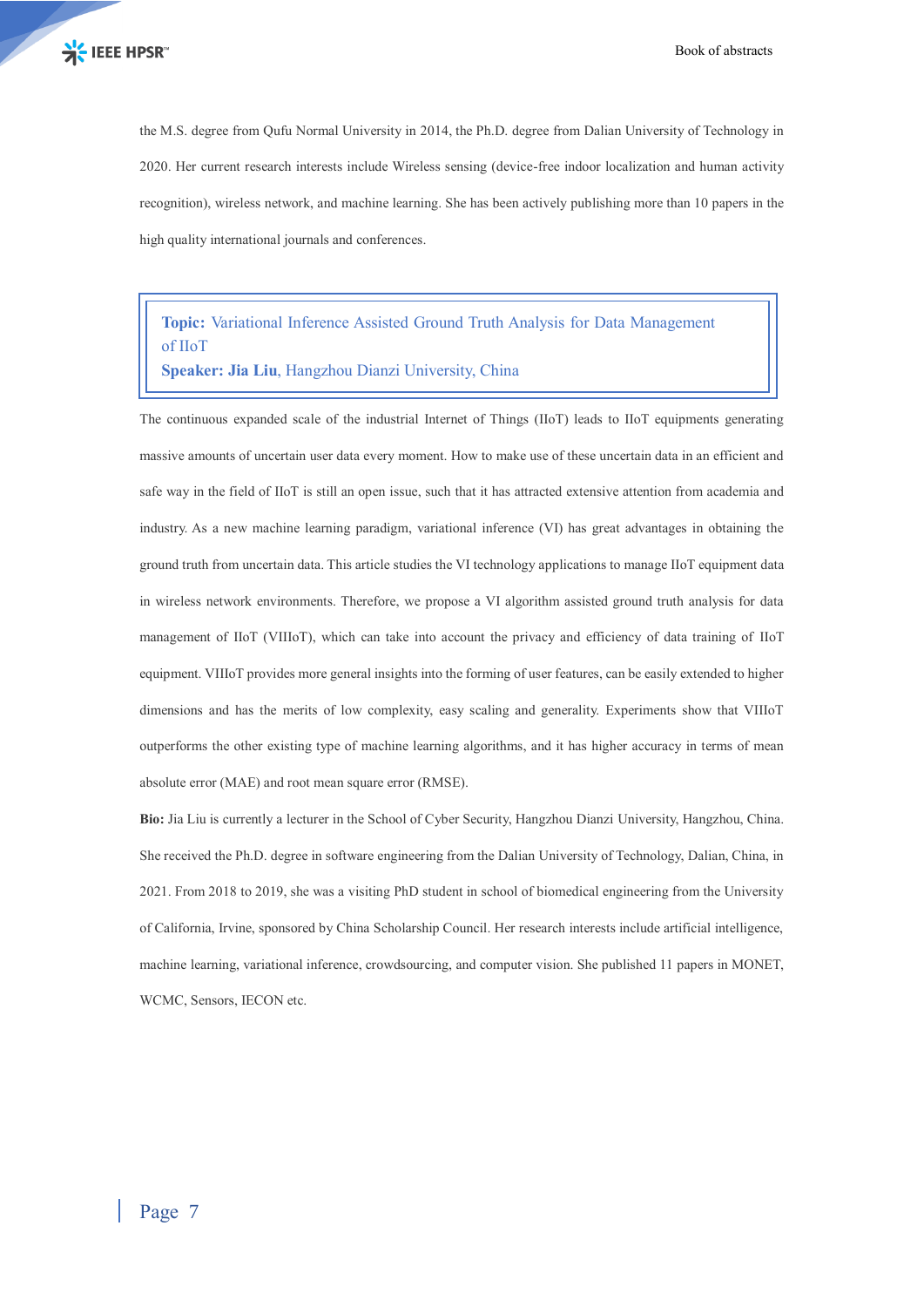

#### **Panel: 11:40-12:40**

**Topic:** Intelligent Network Technologies, What's Next? **Moderators**: **Stefano Giordano** (Universita di Pisa, Italy) and **Prasad Calyam** (University of Missouri-Columbia, USA) **Panel Speakers:** David Dai (Futurewei) Gianni Antichi (Queen Mary London) Travis Neely (Microsoft)

We envision the panel theme to be around next-generation network technologies to perform intelligent/agile integration of communication, computation and storage with innovative approaches such as e.g., offloading to GPUs/FPGAs or edge-cloud offloading. Also, the panel discussions will be about potential application areas since the data-driven approaches for offloading will need to consider application domain considerations.

**Keywords:** 5G/6G, data center networking, edge-cloud continuum, data-driven design, service chaining, real-time applications/middleware, energy-aware networking, clean-slate approaches, in-network data processing/aggregation, distributed intelligence, intent-based networking/automation.

#### **Bios:**

**David Dai** is a senior technical director of system architecture at Huawei, working on various aspects of trustworthy computing. He has over 25 years of experience in the computer networking industry and previously held various technical leadership and managerial roles at Cisco, Andiamo, Sanera, and Nortel. His interests are focused on future mobile architecture and platforms, cloud and edge computing, SDN, NFV, cloud-based networking and heterogeneous computing.

**Gianni Antichi** is a senior lecturer (associate professor) at the School of Electronic Engineering and Computer Science of Queen Mary University of London. His research interests cover a broad spectrum of topics in both networks and systems: network monitoring, data plane offloading, end host networking and Software Defined Networking. He has been awarded with the best paper at ACM SIGCOMM 2017, the EPSRC new investigator in 2020 and the Facebook Faculty in 2020.

**Travis Neely** is a software engineer at Microsoft working on their Azure for Operators platform. His work involves enabling network operators to provide core infrastructure, combining cloud and edge resources for low latency, broad reach, and service intelligence. His research interests include Software Defined Networking, network monitoring,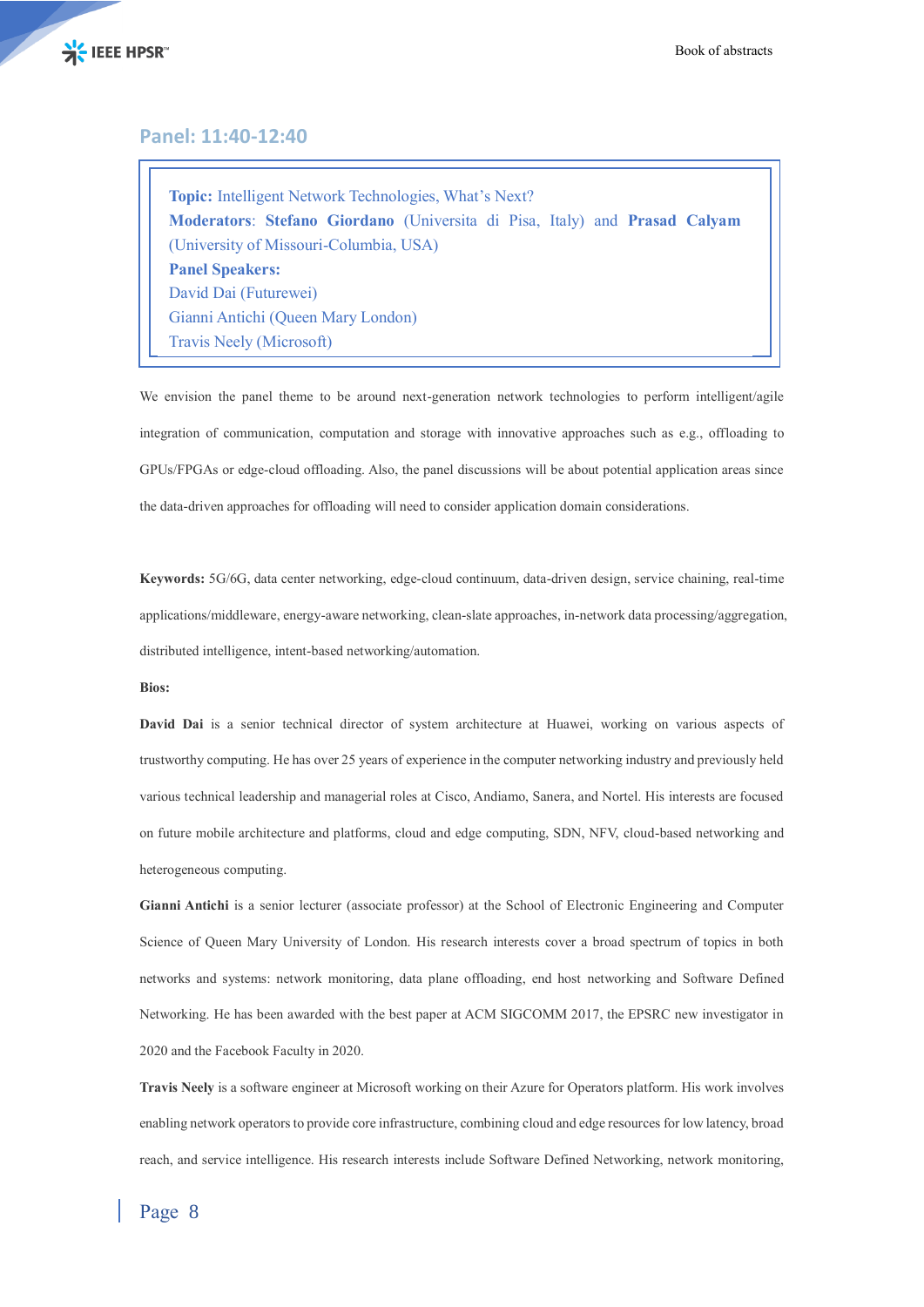

and Security as a Service. He has previously worked on intelligent network technology projects for AT&T in USA and has publications in venues such as ACM ICDCN and Elsevier FGCS.

**Recess: 12:40-13:00**

### Afternoon 13:00-18:00

**Invited session on New IP I: 13:00-14:40**

### **Title:** An Introduction to New IP **Speakers: Richard Li,** Futurewei, USA and **Lijun Dong,** Futurewei, USA

Many new applications enabled by 5G/B5G/6G require new features and new capabilities for the network protocols. In this talk we start with future trends and market drivers, identify their requirements, and analyze the technical gaps. In particular, we will discuss the following use cases: integration of spatial (non-terrestrial) networks and terrestrial networks, OT Networks (Operational Technology Networks) such as Industrial Networks for manufacturing and control, Cloud Driving (Remote Driving, Tele-driving), and Holographic Type Communications. From many use cases we conclude that the future networking protocols need to evolve along three dimensions: (1) omni-convergence; (2) KPI guarantee; (3) social sustainability. In order to meet requirements from these three dimensions, we discuss a new network protocol design, called New IP. In particular I we discuss (1) A free-choice addressing mechanism to connect and converge various vertical communication networks; (2) A contract mechanism for application KPI and sender's intent in business critical and life critical applications; (3) Qualitative Communication mechanism for volumetric holographic type communications; (4) Green Internet support and energy consumption reduction in routers/switches. New IP is being developed by extending IPv4/IPv6 to enlarge and improve the Internet so that emerging and future applications will be supported and implemented.

**Bio: Richard Li** is Chief Scientist and Vice President of Network Technologies at Futurewei, USA. Richard served as the Chairman of the ITU-T FG Network 2030 from 2018 to 2020, and as the Vice Chairman of the Europe ETSI ISG NGP (Next-Generation Protocols) from 2016 to 2019. He has also served as Co-Chairs of steering committees and technical program committees of some academic and industrial conferences. Richard is extremely passionate about advancing ICT infrastructure technologies and solving problems in their entirety, thus creating a bigger and long-term impact on the networking industry. During his career, Richard spearheaded network technology innovation and development in Routing and MPLS, Mobile Backhaul, Metro and Core Networks, Data Center, Cloud and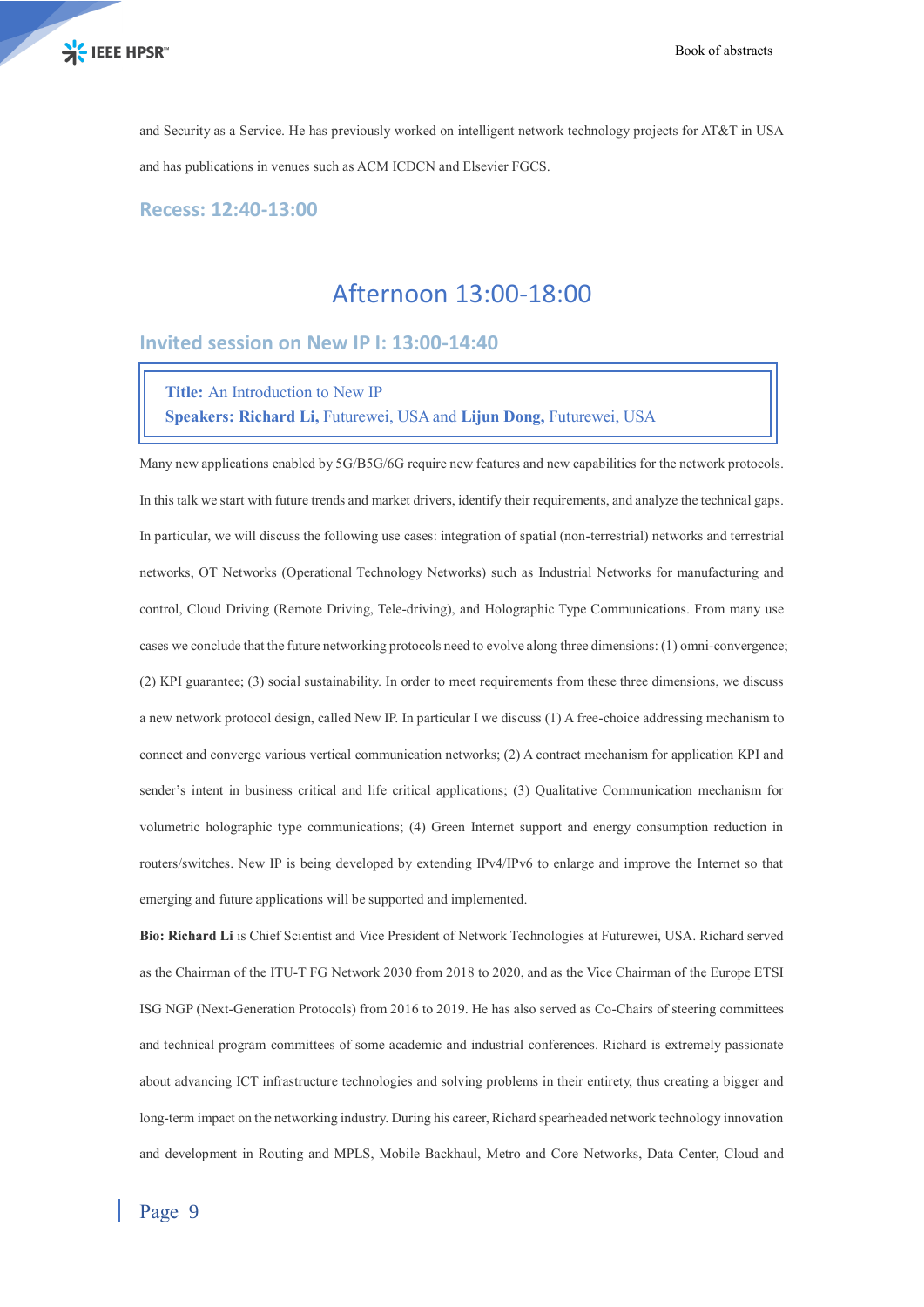Virtualization. Currently he leads a team of scientists and engineers to develop technologies for next-generation network architectures, protocols, algorithms, and systems in the support of emerging and forward-looking applications and industry verticals in the context of New IP, Network 2030, and 5G/B5G/6G.

**Lijun Dong** is a Principal Research Engineer at Futurewei Technologies, USA. She has broad and in-depth research in the areas of Internet of Things, Machine-to-Machine communications, Information-Centric Networking and Future Internet Architecture for more than a decade. She is one of the voting members of ComSoc Industry Communities Board (2022-2023). She was one of the board members of the WOCC conference 2017-2018. She won Futurewei President Awards in 2020, InterDigital Innovation's Awards in 2013, travel grant of Globecom 2009. She received best paper awards in WOCC 2018, AFIN 2018, Internet 2021. She has been an active and influential contributor, and responsible for internal strategy development and execution for standards, including oneM2M, IETF, 3GPP and ITU. She is the major inventor to 100+ granted patents. She has 60+ publications and several book chapters.

#### **Recess: 14:40-14:45**

#### **Invited session on New IP II: 14:45-16:25**

#### **Moderator: Lijun Dong,** Futurewei, USA

**Topic:** Programmable Data Plane for New IP using eXpress Data Path (XDP) in Linux **Speaker: Mohit P. Tahiliani** (NITK Surathkal, India)

Page 10 This talk will present a new dimension in packet programming and processing by leveraging New IP technology since applications are sensitive to different types of network constraints. For instance, emerging industry operations, manufacturing, and autonomics are limited by the stochastic quality of services and inflexible address structures. Instead, they require efficiency and deterministic networks. In this talk, we demonstrate a programmable data plane for New IP packet processing and show how network headers could evolve in the future. We discuss the implementation of New IP stack to encompass three goals: (1) address customization: applications and routers can forward packets between hosts with different address formats. (2) design an end-to-end model to meet service delivery guarantees: routers implement various in-network New IP contracts as described by the applications. (3) Rapid experimentation of the New IP components. With New IP, developers can describe packet processing functionalities without depending on the specifics of the underlying hardware. Our implementation of the New IP stack uses the existing toolsets and capabilities of the Linux platform, such as eXpress Data Path (XDP) and Traffic Control (TC) subsystem. It consists of an end-to-end solution with a new network stack on the host side and a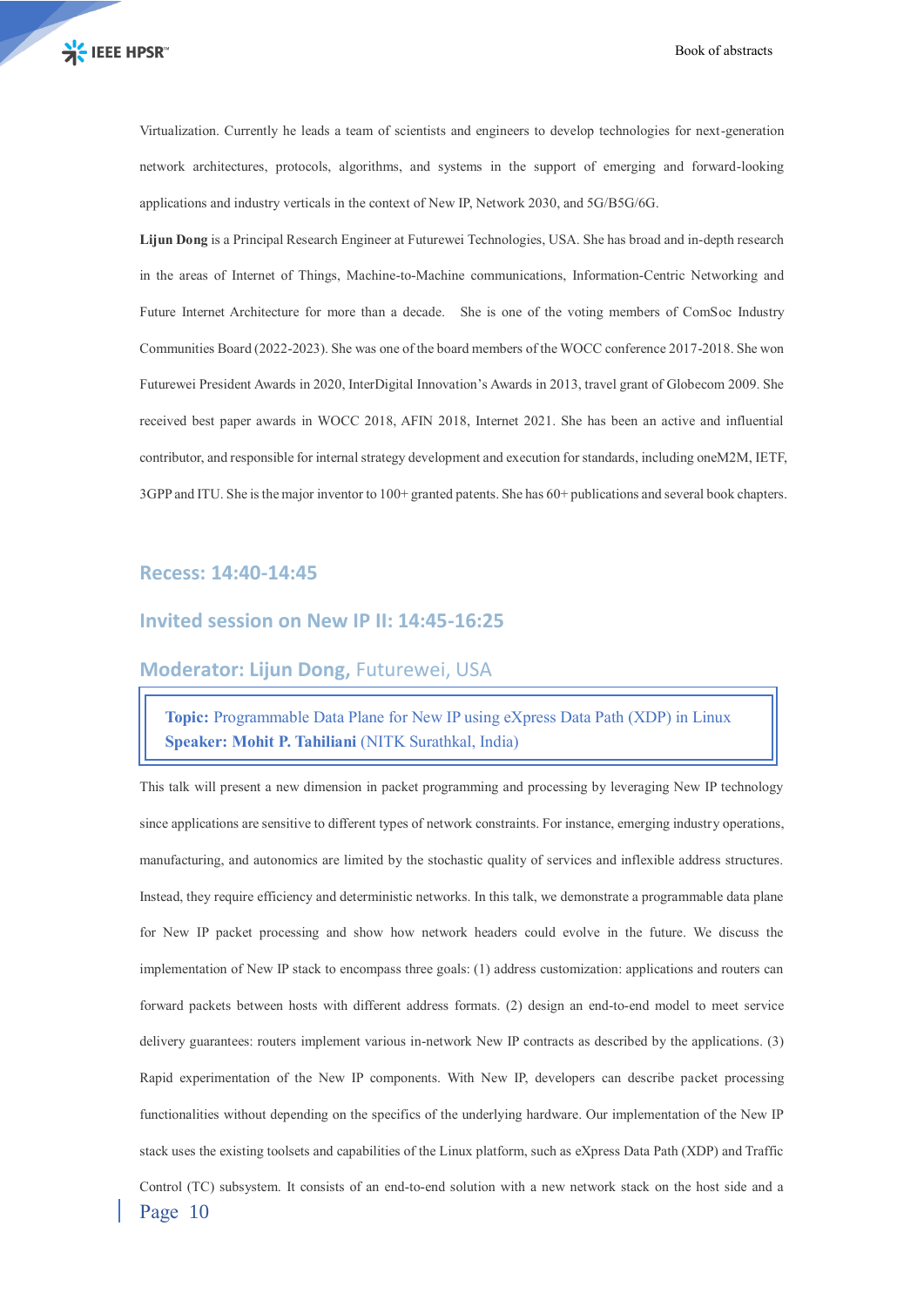corresponding packet processing and forwarding engine on the network. It is validated using Network Stack Tester (NeST), a lightweight tool built on Linux network namespaces.

**Bio: Mohit P. Tahiliani** is a faculty of Computer Science and Engineering at NITK Surathkal, Mangalore, India. He is a Member of the Steering Committee of ns-3 network simulator and is a co-maintainer of TCP and traffic-control modules in ns-3. He works on TCP optimizations, Linux queue disciplines and Wi-Fi rate adaptation. Mohit and his students have developed Network Stack Tester (NeST), an open-source Python package that simplifies the process of performing networking experiments by using Linux network namespaces which is the foundation to the New IP sandbox that will be discussed in his talk. This work is an academic effort. Mohit served as architect and mentor to the students who developed the code.

### **Topic:** Crrier-Grade Minimalism Multicast with Stateless Explicit Path **Speaker: Junjie Wan,** Huawei Technologies, China

Group communication is a communication pattern where data is distributed from one sender to many receivers. It is widely applied in content distribution scenarios, such as IPTV, live streaming, video conference, data delivery, and others. Multicast is an efficient one-to-many data distribution method. However, application-layer multicast still has problems of inefficient network utilization as it is not allowed to control network elements. Existing network assisted multicast is unable to meet the newly emerging demand, such as multicast traffic engineering and load balancing. Some implementations of network assisted multicast are also limited to scalability issues caused by limitations of per-flow state maintained in network elements. In this paper, we introduce a novel multicast technology called Carrier-Grade Minimalism Multicast (CGM2) which leverages a string of bits, the bitmap, to instruct node to locally duplicate packets and forward them over several links without per-flow state and encapsulates bitmaps as binary inpacket tree for explicit forwarding path.

**Bio: Junjie Wan** received the MS degree in information science from the University of North Carolina at Chapel Hill, USA, in 2017. He is currently a senior engineer of Network Technology Laboratory at Huawei, China. His research interests include network architecture, routing protocol and network service.

**Topic:** The Effects of Packet Wash on SVC Video in Limited Bandwidth Environments **Speaker: Stuart Clayman**, University College London, England

This paper describes the effects of the Packet Wash process on the transmission of layered SVC video streams. We

Page 11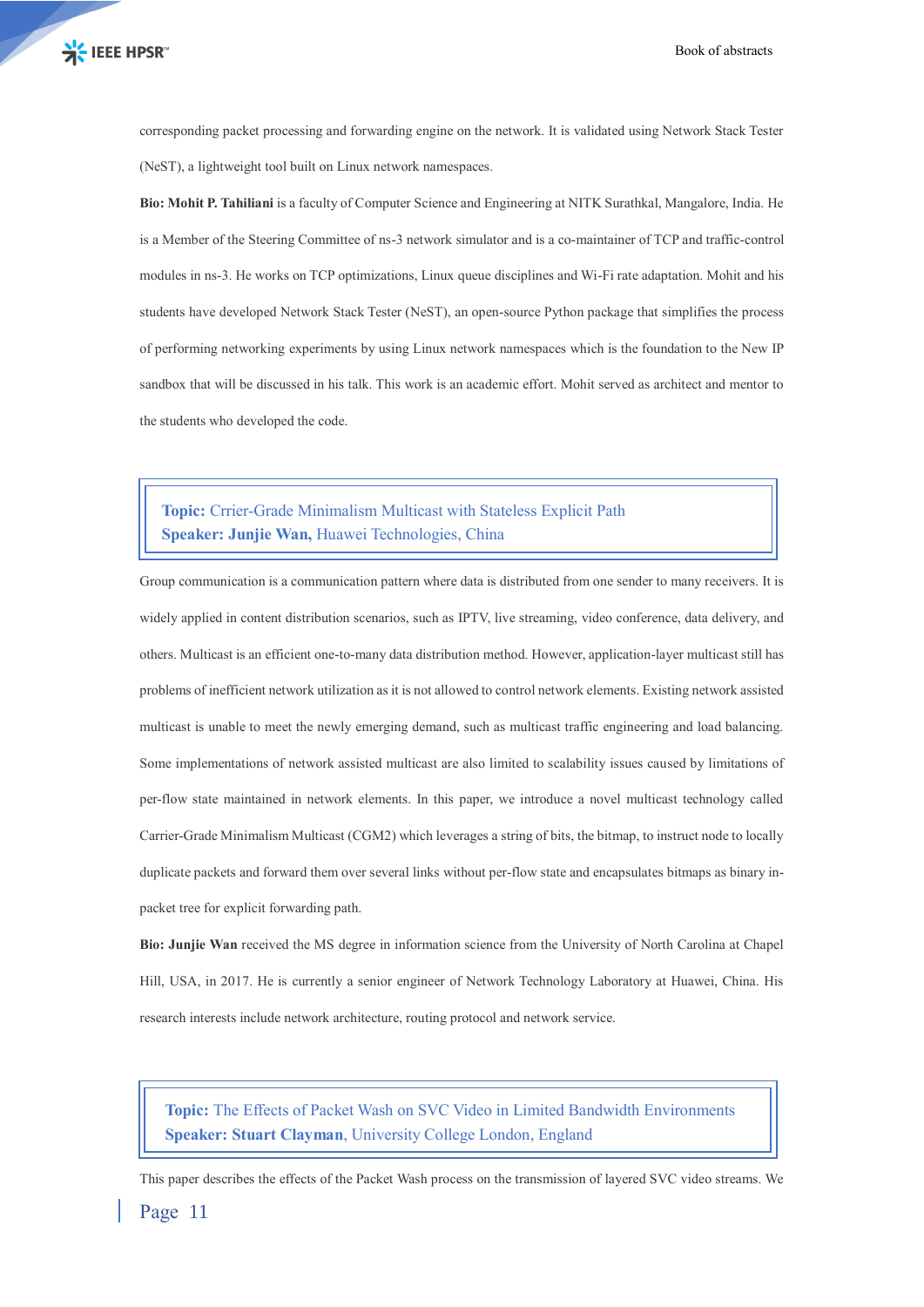show how the packet size is adapted when using a number of different packing strategies, that map the video data into the BPP packets, and discuss the relationship between the packing strategies on the sender side and the chunk removal in the washing process. We demonstrate how the packing strategy causes different impacts on the number of and the sizes of the washed chunks. As the bandwidth reduces, more of the chunks in a packet get washed away. Although the receiver gets packets that are much smaller than those transmitted by the sender, it is still able to play video with a high QoE as zero packets are dropped. This traffic engineering enables a direct implementation of an in-network video adaption scheme. The experimental evaluation highlights that the effects of Packet Wash become more obvious in environments where there is limited bandwidth.

**Bio: Stuart Clayman** received his PhD in Computer Science from University College London in 1994. He is currently a Principal Research Fellow at UCL EEE department, and he has worked as a Research Lecturer at Kingston University and at UCL. He co-authored over 60 conference and journal papers. His research interests and expertise lie in the areas of software engineering and programming paradigms; distributed systems; virtualised compute and network systems, network and systems management; digital media; sensor systems and smart city platforms, and artificial intelligence systems. He is looking at new techniques for large-scale sensor systems in Industry 4.0, and at end-to-end systems for Computational Genomics. He also has extensive experience in the commercial arena undertaking architecture and development for software engineering, distributed systems and networking systems.

**Topic:** Enabling Advanced In-Network Processing in Programmable Network Dataplanes with P4: Experiences, Challenges and Lessons learned **Speaker:** Jérôme FRANCOIS, Inria Nancy Grand Est, France

Recently, network softwarization empowers the paradigm of programmable networks where network functions or even tasks of these functions can be programmed with high flexibility to fit user or operator needs independently of hardware used. Programming network data-plane allows to program the processing of each packet and is supported by novel technologies like P4. A main advantage of programmable data-planes is to deploy custom functions such as monitoring, in-band network telemetry, attack detection and counter-measures within network switches.

Page 12 In a nutshell, we can count on programmable dataplanes to setup custom in-network processing to enable new or more efficient applications by allowing programming specific packet processing at each network hop. However, P4 and P4-compatible hardware come also with limitations. Implementing any function is unfeasible. In this talk, we will review some applications to implement some functions (detection of multi-steps attacks, monitoring of DNS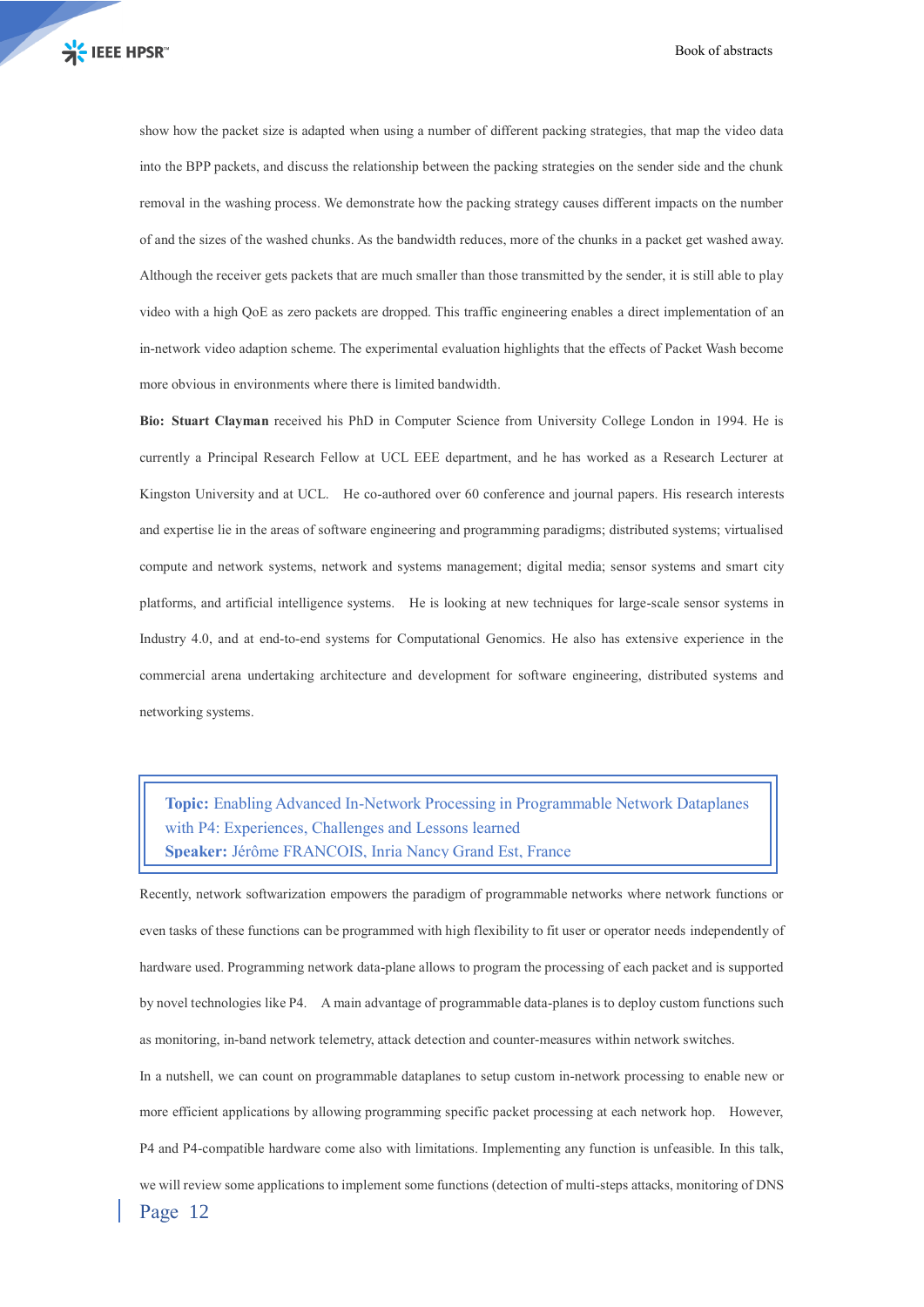requests, in-band telemetry, etc) and highlight the main difficulties we face and also the remaining challenges. This notably includes computation of real-valued functions, handling TLV fields or stateful processing, etc.

**Bio: Jérôme Francois** obtained his Ph.D. in Computer Science from the University of Lorraine, France in December 2009. He was then appointed as research associate at the University of Luxembourg. He is now research scientist at Inria and deputy leader of the RESIST team. His main research areas are focused on the use of data analytics techniques for security and also its coupling with network softwarization. In 2019, he received the IEEE Young Professional award in Network and Service Management. He is also co-funder of Cybi, a startup developing AIbased cybersecurity solutions. He is in charge of different international collaborations of the research team with the University of Waterloo in Canada, the DFKI in Germany and Osaka Metropolitan University. He has participated in several collaborative European projects and was the project coordinator of ThreatPredict, a NATO-funded project on cyberthreat monitoring. In addition to major publications in networking and network management conferences, he started as associate Editor-in-Chief of Wiley IJNM and as co-chair of NMRG at IRTF (Internet Research Task Force) in 2019.

#### **Recess: 16:25-16:30**

# **TS1: 16:30-18:00 High performance, programmable networks for the Internet of Things**

### **Session chair: Yurui Cao, Xidian University**

### *Paper 1 - LRP: Long-Lifetime and Reliable Percolation Routing for Underwater Sensor Networks*

Authors: Yuan Liu (Northwestern Polytechnical University, China); Lin Cai and Junhao Hu (University of Victoria, Canada); Xiaohong Shen and Haiyan Wang (Northwestern Polytechnical University, China)

Abstract: Underwater acoustic sensor networks (UANs) have been shown as a promising technology to monitor and explore the oceans. Nevertheless, the routing design for data gathering of UANs considering the acoustic channel communication characteristics and limited energy is a pressing, open issue. To address this challenge, we propose the long-lifetime and reliable percolation routing protocol (LRP) for UANs to ensure the reliability of the network and prolong the network lifetime. The proposed protocol adaptively selects the forwarders to deliver each message. By estimating the reliability of the next-hop and considering the remaining energy of candidates, the proposed protocol takes a recursive approach to avoid trapping in a locally optimal solution. Simulations results validate the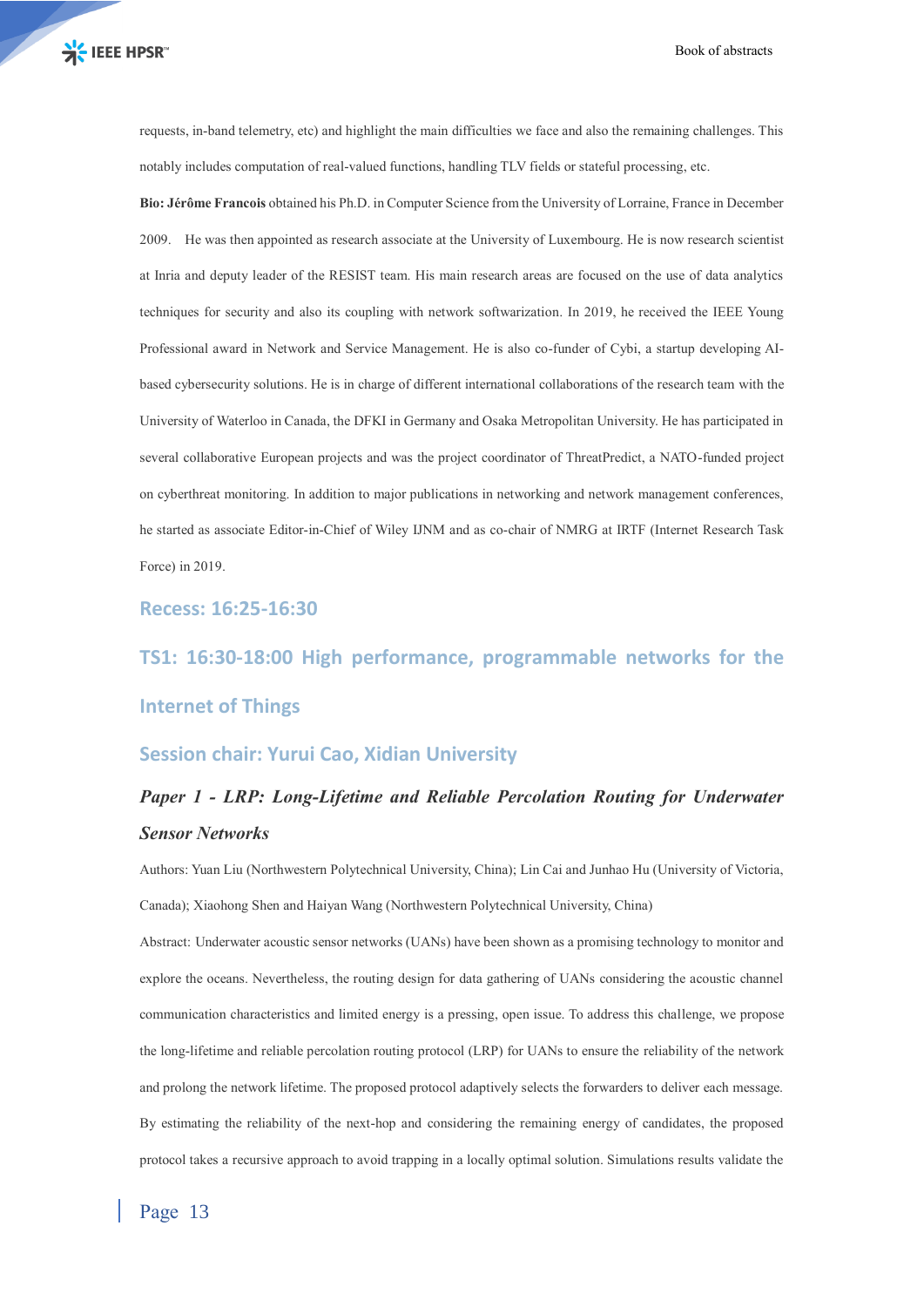feasibility of the proposed protocol and demonstrate its superiority over the existing routing algorithms by prolonging the lifetime of LRP by up to 35%.

### *Paper 2 - V2X Communication Aided Emergency Message Dissemination in Intelligent Transportation Systems*

Authors: Xini Xiang (University of Macau, Macao); Bo Fan (Beijing University of Technology, China); Minghui Dai and Yuan Wu (University of Macau, Macao); Cheng-Zhong Xu (University of Macau, China)

Abstract: With the development of vehicular networks, the vehicle-to-everything (V2X) communication aided emergency warning is envisioned to improve the safety of driving service in intelligent transportation systems (ITS). By considering the delay sensitivity of different vehicles receiving warning information, this paper investigates the V2X communication aided emergency message dissemination. Specifically, according to the distance between the vehicle and the emergency point, we divide the vehicles in the coverage of the roadside unit (RSU) into two groups, namely, the primary priority group and the secondary priority group. Then, we formulate a joint optimization problem for content partition, user grouping and channel allocation to improve the resource utilization and the efficiency of emergency message delivery. The objective is to ensure that all vehicles in the primary priority group can reliably receive the warning messages within a fixed deadline, and meanwhile, the RSU can send as many warning messages as possible to the vehicles in the secondary priority group. Despite the nature of mixed integer and non-linear programming problem, we propose a layered approach to solve the problem. Finally, we conduct simulations to validate the efficiency and effectiveness of the proposed algorithm, compared to some benchmark algorithms.

### *Paper 3 - Performance Analysis of Vehicle Platoon Communication in C-V2X Autonomous Mode*

Authors: Ruirui Ning, Xiaokang Zhang and Weiyang Feng (Beijing Jiaotong University, China); Ning Zhang (University of Windsor, Canada); Siyu Lin (Beijing Jiaotong University, China)

Page 14 Abstract: As one of the essential application scenarios of autonomous driving, vehicle platoon has remarkable advantages in enhancing traffic capacity and reducing fuel consumption. When considering cellular vehicle-toeverything (C-V2X) supported platoon communication in autonomous mode, the existing theoretical analysis works for C-V2X can not be applied to the vehicle platoon scenario due to the unique movement features of the platoon led by the platoon leader. In this paper, an analytical model is proposed to analyze the packet delivery probability of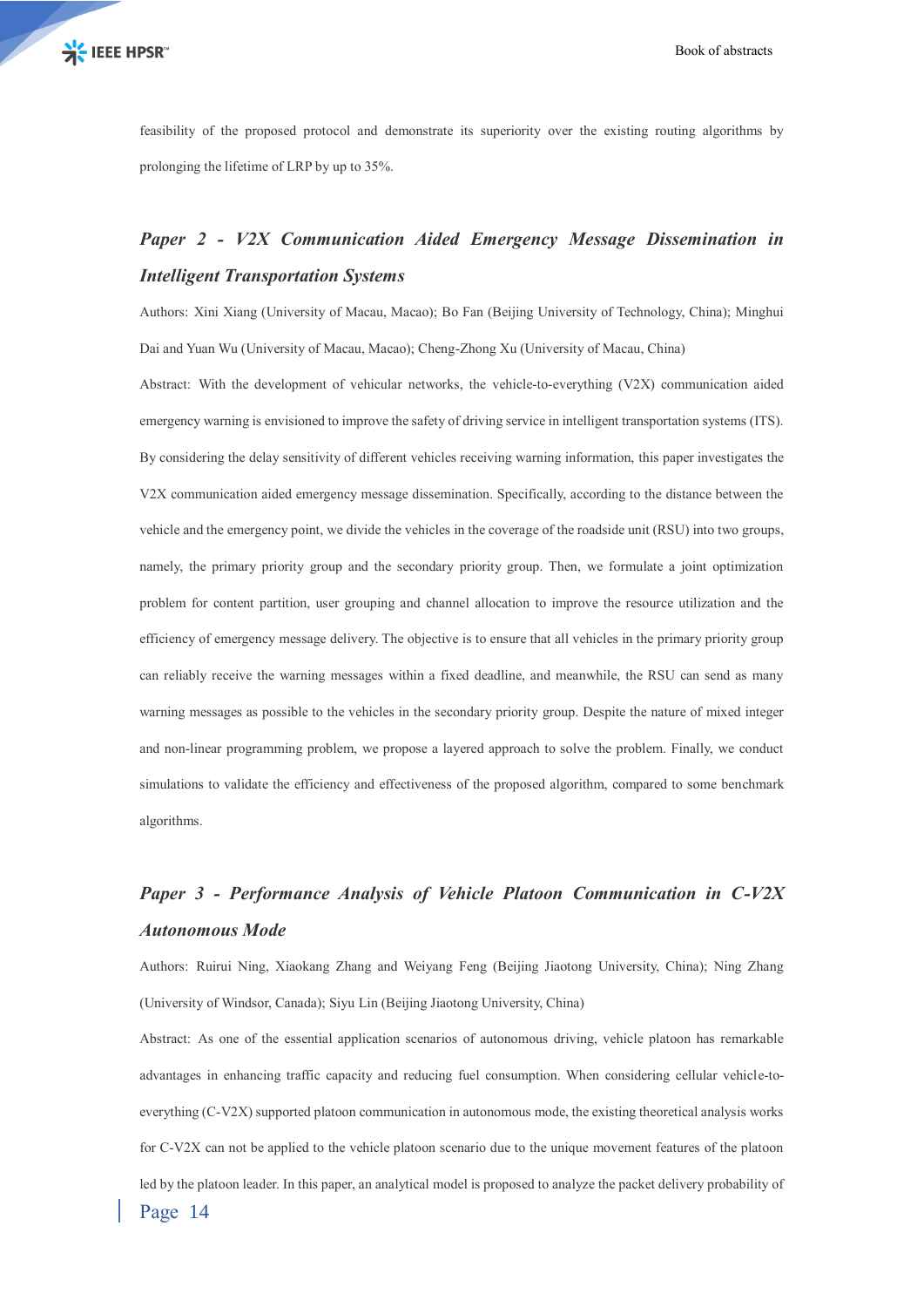the platoon in C-V2X autonomous mode, using stochastic geometry. Theoretical analysis and simulation verification of the proposed model is carried out and it is demonstrated that the analysis results are in accordance with the simulations results. The proposed analytical model is of significance to evaluate the performance and provide design insights for the platoon communication supported by C-V2X.

#### *Paper 4 - RPQ- Resilient-Priority Queue Scheduling for Delay-Sensitive Applications*

Authors: Xinqiao Li and Mingyuan Liu (Beijing Jiaotong University, China); Nan Cheng (Xidian University, China); Liu Kang and Wei Quan (Beijing Jiaotong University, China); Liang Guo (China Academy of Information and Communications Technology, China); Yajuan Qin (Beijing Jiaotong University, China)

Abstract: With the continuous development of autonomous vehicles, telemedicine, digital media and other timesensitive applications, a soaring number of network services have high demand for the quality of service (QoS) with extra low delay and jitter. Traditional network architecture only offers best-effort services which cannot meet the stringent delay and jitter requirements. In this paper, we propose a resilient-priority queue scheduling algorithm (RPQ) for delay-sensitive services. RPQ can guarantee stable delay in a fine-grained manner. Particularly, on the premise of meeting the delay requirements of high priority streams, RPQ can give consideration to the delay requirements of lower priority streams depending on its resilient scheduling mechanism. We implement RPQ on programmable switch. The experimental results show that RPQ not only guarantees QoS with low delay and low jitter for delay-sensitive streams but also improves network throughput by comparing with the existing solutions, i.e., SP-PIFO and WRR.

#### *Paper 5- Wireless Charging Energy-Relay Scheme for Wireless Sensor Networks*

Authors: Jianfan Zhu and Xilong Liu (Yunnan University, China)

Page 15 Abstract: Driven by the development of the Fifth Generation (5G) Communication and Internet of Things (IoT), Wireless Sensor Network (WSN) has received unprecedented attention from industry and academia. Wireless Power Transfer (WPT) technology is a promising technique to alleviate the energy sustainment issue of WSN. WPT enables WSN playing significant roles in smart farmland, intelligent factory, as well as smart city. In these application scenarios, in order to save the on-grid power and protect the environment, green charging base station (GBS) is proposed to first harvest green energy and then wirelessly power the wireless sensors with WPT. However, when a GBS omnidirectionally powers its surrounding wireless sensors, the sensors closer to the GBS may be overcharged, while the sensors far from the GBS may not receive enough energy supply. In this paper, we propose a scheme to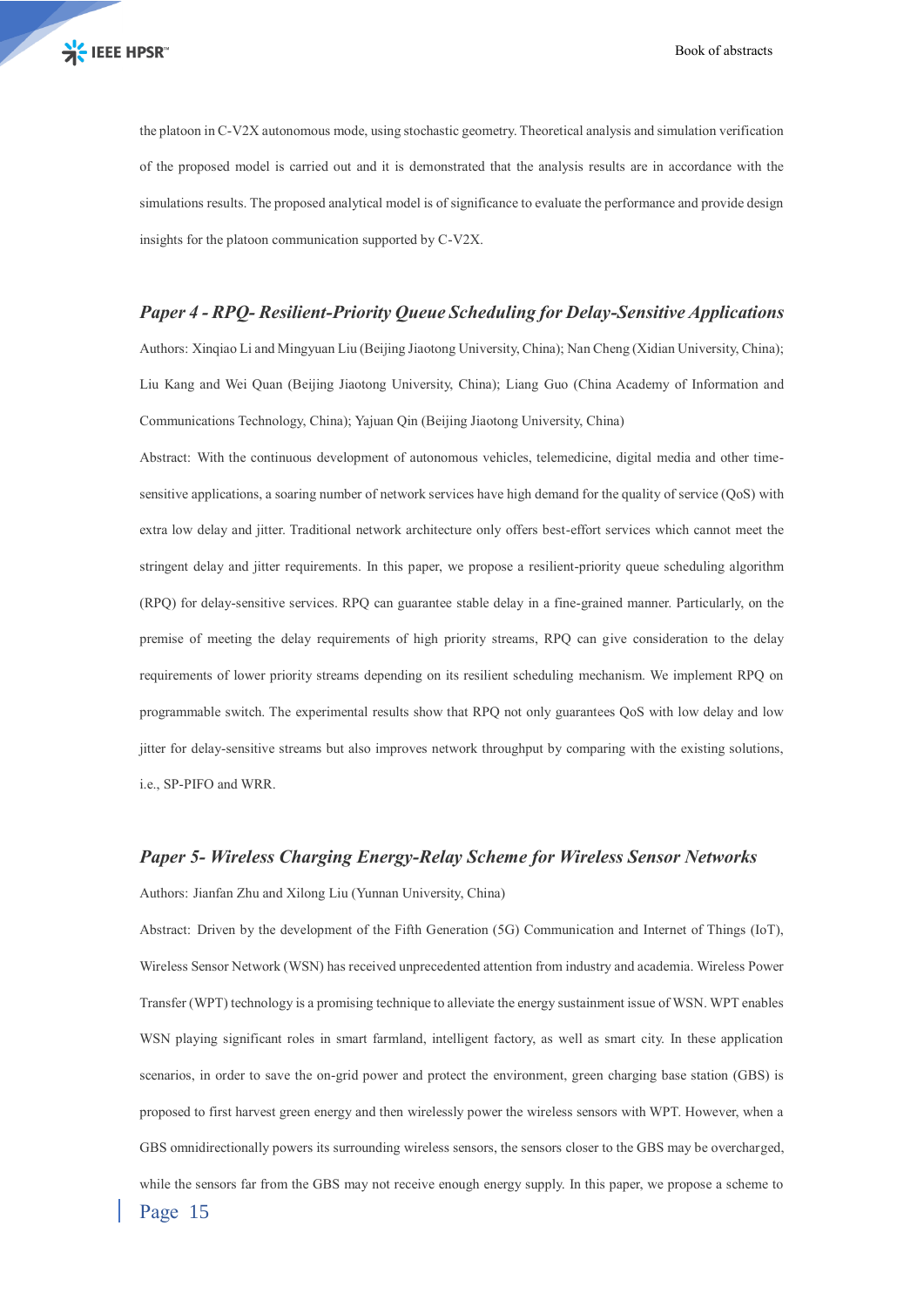leverage the sensors with abundant energy replenishment to relay energy for the sensors with less energy. A heuristic algorithm is further proposed to solve the relay assignment problem between relays and sensors. By this algorithm, the sensors far from the GBS can also receive considerable energy transmitted by the relays. Extensive simulations have validated that, compared to the conventional scheme of wireless charging without energy-relay, our proposed scheme can dramatically improve wireless charging performance in reducing the Dead Sensors Percentage (DSP) of the local WSN by around 50%.

### **Day 2: Tuesday, June 7**

### Morning 9:00-11:40

### **Opening Speech: 9:00 - 9:15**

**Jiajia Liu** (Northwestern Polytechnical University, China)

**Keynote: 9:15 – 10:15**

**Topic**: New Uses for Higher-speed Passive Optical Networks **Keynote Presentation: Frank Effenberger**, Futurewei, USA

The remarkable success of passive optical networks (PON) is without equal. From the start of serious deployment in 2001, the industry has reached a billion users served by PON in 2021. This rapid deployment of a new access infrastructure was necessitated by the explosion of bandwidth demand from primarily residential users. This has been made even more acute with the Covid19 pandemic causing many people to work from home, and climate change is expected to continue this trend. The volume of PON equipment and devices has resulted in a virtuous cycle of lower costs which induce more deployment that reduce costs even lower. The current generation, XG-PON, delivers 10 Gb/s bandwidth at a low price point.

Now that a very significant portion of the world's homes have the availability of fiber, we can start to think about new applications for the underlying technology. This talk will review several of these new use cases and explore how they might impact network design. One example is fiber to the room (FTTR), which uses PON technology to move data through the home. This fills a need as current in-home networks are of lower quality and often fail to meet service requirements. Another is Industrial control, where PON is used to interconnect all the machines, robots, and sensors in a factory. This leverages the highly deterministic nature of the PON to provide low latency and jitter transport. A third application is FTTWireless, where a selection of PONs can provide ultra-high capacity backhaul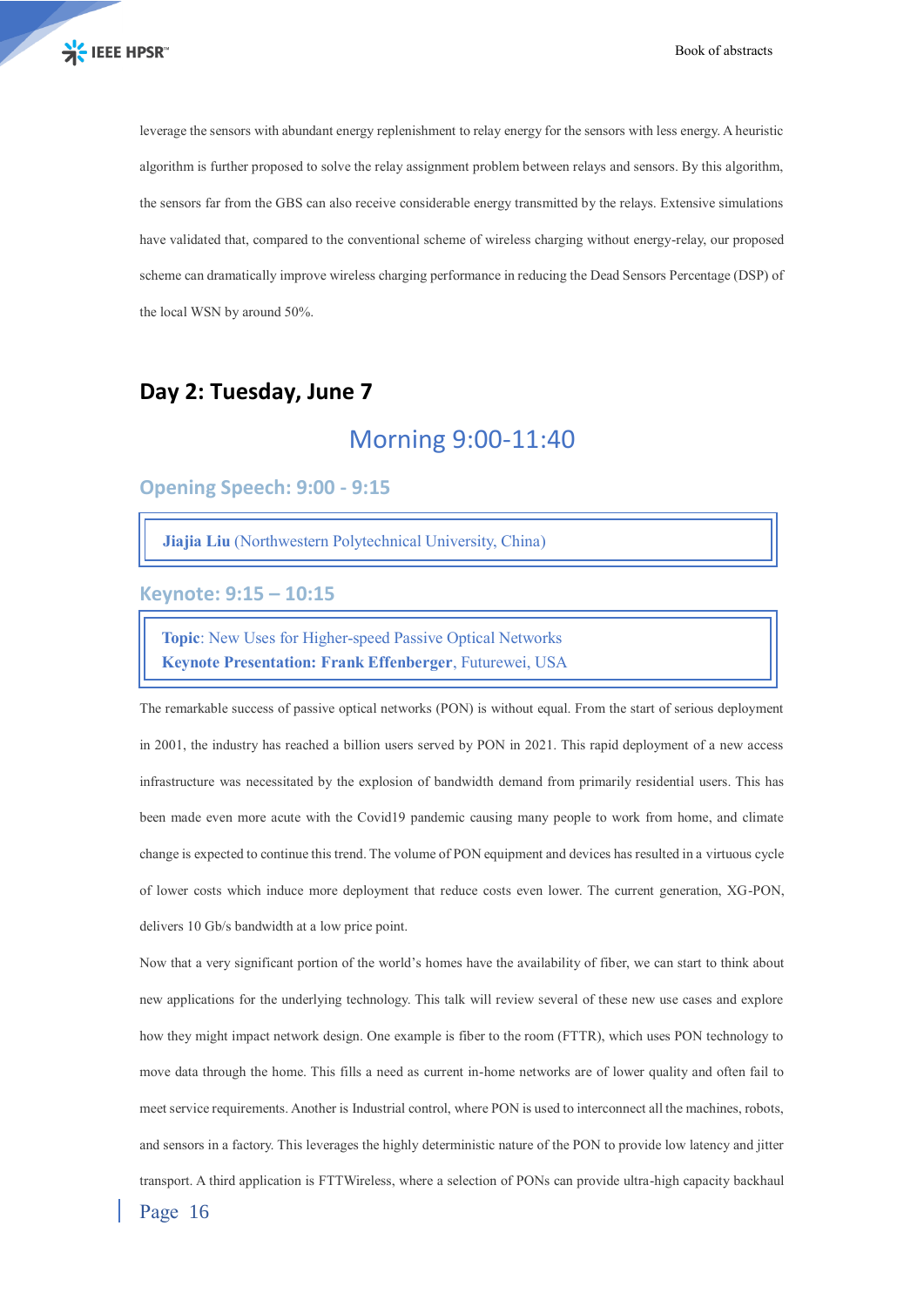and fronthaul to cellular antenna sites. This is important as the number of wireless sites will increase dramatically over the next decade. Taken together, these new use cases could produce another leap in the scale of fiber access technology.

**Bio: Frank Effenberger** has worked in the optical access field at Bellcore, Quantum Bridge Communications (Motorola), and Futurewei Technologies, where he is now the Fellow for fixed access network technology. His team works on forward-looking fiber access technologies, with several "world's first" prototypes and trials. Frank is the rapporteur for ITU-T Q2/15, vice chair of ETSI F5G ISG, is a Fellow of the OSA and the IEEE, and holds 130 US patents.

**Recess 10:15 - 10:20**

#### **Invited session: 10:20 - 11:40**

**Topic:** Approaches and Methods for Monitoring and Management of Edge Computing Systems and Networks **Moderators: Behnam Dezfouli,** Santa Clara University, USA, and **Iraklis Anagnostopoulos**, Southern Illinois University, USA

#### **Title:** Digital Twin Edge Networks

**Speaker:** Yan Zhang, University of Oslo, Norway

In this talk, we mainly introduce our proposed new research direction: Digital Twin Edge Networks (DITEN). We first present the concept and model related to Digital Twin and DITEN. Then, we focus on new research challenges and results related to DITEN. Edge association and Digital Twin mobility, as unique research questions, will be defined and analyzed. We are also expecting that the talk will help the audience understand the future development of edge computing, e.g., digital twin edge networks in the context of Metaverse.

**Bio: Yan Zhang** is currently a Full Professor with the Department of Informatics, University of Oslo, Norway. His research interests include next-generation wireless networks leading to 6G, green and secure cyber-physical systems. Dr. Zhang is an Editor (or Area Editor, Senior Editor, Associate Editor) for several IEEE transactions/magazine, including IEEE Network Magazine, IEEE Transactions on Green Communications and Networking, IEEE Transactions on Network Science and Engineering, IEEE Transactions on Vehicular Technology, IEEE Transactions on Industrial Informatics, IEEE Internet of Things Journal, IEEE Systems Journal, IEEE Vehicular Technology Magazine, and IEEE Blockchain Technical Briefs. He is a program/symposium chair in a number of conferences,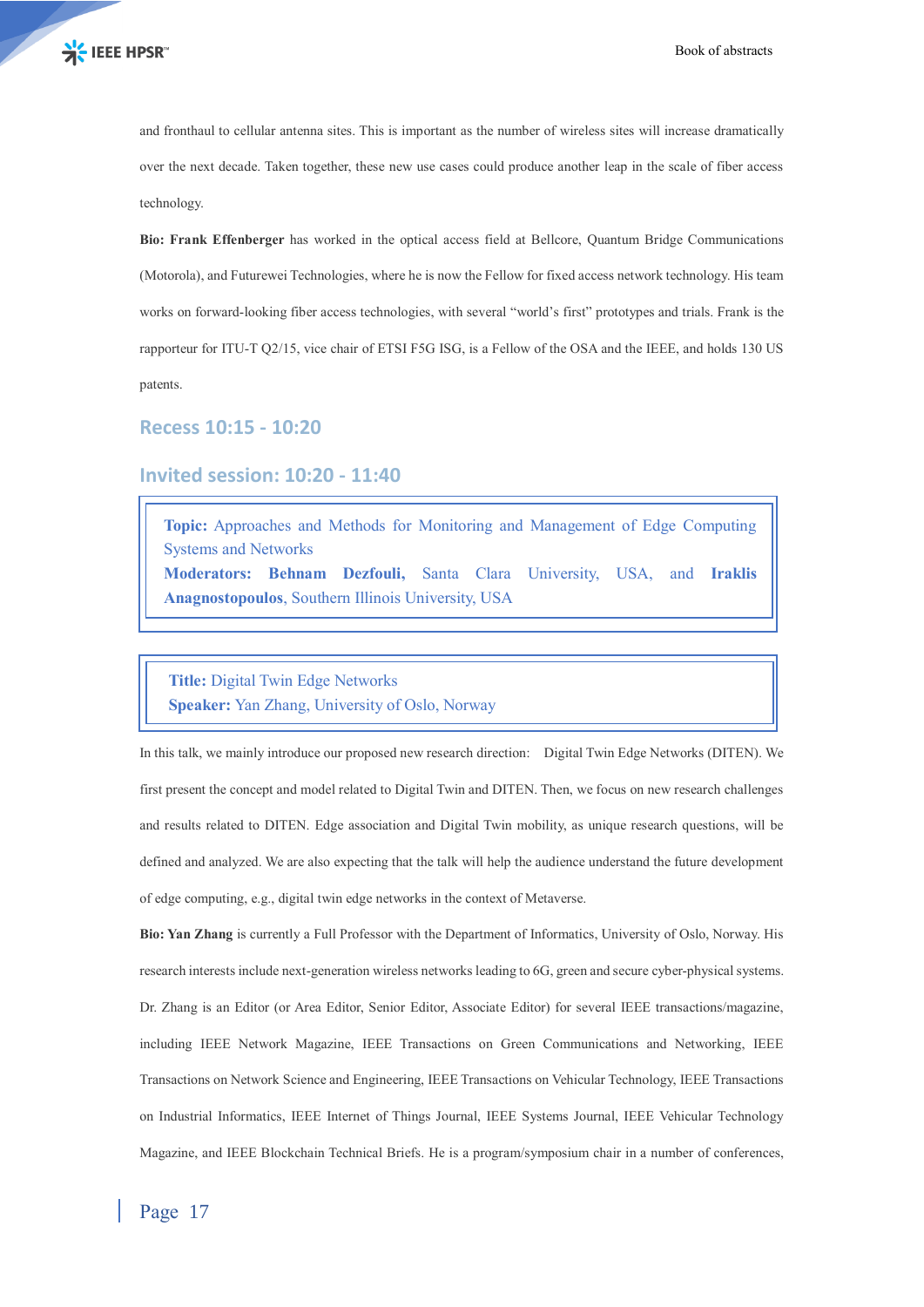including IEEE IWQoS 2022, IEEE ICC 2021, IEEE SmartGridComm 2021. He is the Chair of IEEE Communications Society Technical Committee on Green Communications and Computing (TCGCC). He is an IEEE Communications Society Distinguished Lecturer and IEEE Vehicular Technology Society Distinguished Speaker. He was an IEEE Vehicular Technology Society Distinguished Lecturer during 2016-2020. Since 2018, Prof. Zhang was a recipient of the global "Highly Cited Researcher" Award (Web of Science top 1% most cited worldwide) for four years. He is Fellow of IEEE, Fellow of IET, elected member of Academia Europaea (MAE), elected member of the Royal Norwegian Society of Sciences and Letters (DKNVS), and elected member of Norwegian Academy of Technological Sciences (NTVA).

### **Title:** System-Level Optimization for Applied Machine Learning **Speaker: Lei Yang**, University of New Mexico, USA

Machine learning (ML) techniques for applications have been widely studied from the algorithmic level; however, these applications can take effects only when they can be deployed to computing devices. This raises new challenges and we need to identify the unique requirements from various applications, and provide automation solutions to build the system on especially the resource constrained computing devices. In this talk, I will introduce the road from the Hardware/Software co-design to the systematical optimizations for real-world applications, then the next. **Bio: Lei Yang** is an Assistant Professor with the Department of Electrical Computer Engineering, University of New Mexico, Albuquerque, NM, USA. She received the B.E. and Ph.D. degrees from Chongqing University, Chongqing, China, in 2013 and 2019, respectively. Her research interests are in automated machine learning, embedded systems, and high-performance computing architectures.

### **Title:** Harnessing Programmable Networks for Scalability and Performance **Speaker: Sean Choi**, Santa Clara University, USA

Programmable networks, consisting of a set of network devices that can be programmed using a domain-specific language, which allow programmers to easily customize all aspects of the network, ranging from routing, congestion control and more, brought huge opportunities to improve existing networking features and also allow many new possible use cases. This talk introduces new types of programmable network hardware, unique characteristics of each type of hardware and software that allow programmers to easily interact with the hardware and easily deploy new types of applications on the hardware at a large scale with significant performance gains.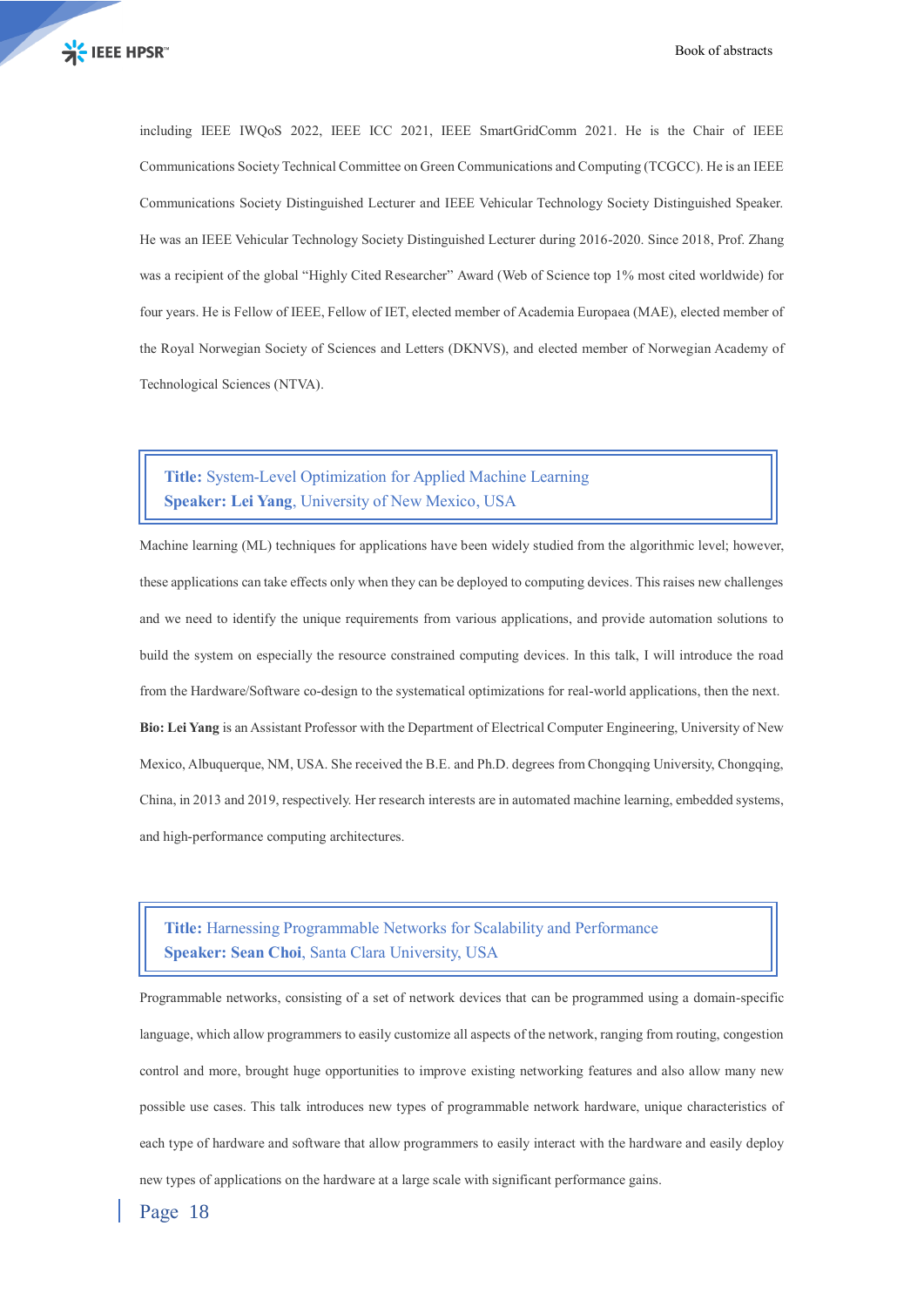Bio: **Sean Choi** is an assistant professor in the computer science and engineering department at Santa Clara University. Sean completed a Ph.D. in electrical engineering and M.S. degree in computer science at Stanford University and B.S. degree in computer science and business economics and management at California Institute of Technology. He has industry experience working at LinkedIn as a machine learning engineer, VMware as a senior member of technical staff, Facebook as a network research engineer and consulting for many startups. His current research work is about adding programmability to network switches and network interface cards (NIC) and finding new applications to take advantage of the newly available programmable hardware to greatly improve their performance and reduce overheads.

### **Title:** Leveraging Machine Learning for Spectrum Sharing in Wireless Networks **Speaker: Suzan Bayhan**, University of Twente, Netherlands

With increasing dependence on wireless technologies, e.g., not only during the current pandemic but also with the envisioned smart cities or smart agriculture, ensuring efficient use of the wireless spectrum and having a profound understanding of its spatio-temporal usage dynamics have become more crucial. As machine learning has unlocked many possibilities in various domains, a natural question is whether ML-based approaches can introduce improvements also for spectrum sharing over the traditional schemes. In this talk, we will overview some state-ofthe-art approaches that illustrate the potential of ML toward the goal of improving spectrum utilization efficiency and more accurate spectrum analysis.

**Bio: Suzan Bayhan** is an assistant professor at the University of Twente and an adjunct professor (docent) at the University of Helsinki. She earned her Ph.D. in computer engineering in 2012 from Bogazici University. She received the best paper awards at ACM ICN '15 and IEEE WoWMoM '20, and best demo award at IEEE INFOCOM '20. Her current research interests include spectrum sharing, coexistence of wireless networks, WiFi and LTE resource management, and edge computing.

**Recess: 11:40-13:00**

### Afternoon: 13:00-18:15

**Workshop: 13:00-14:00 Intelligent Data Networks**

**Moderator: Zhi Liu**, University of Electro-Communications, Japan

Page 19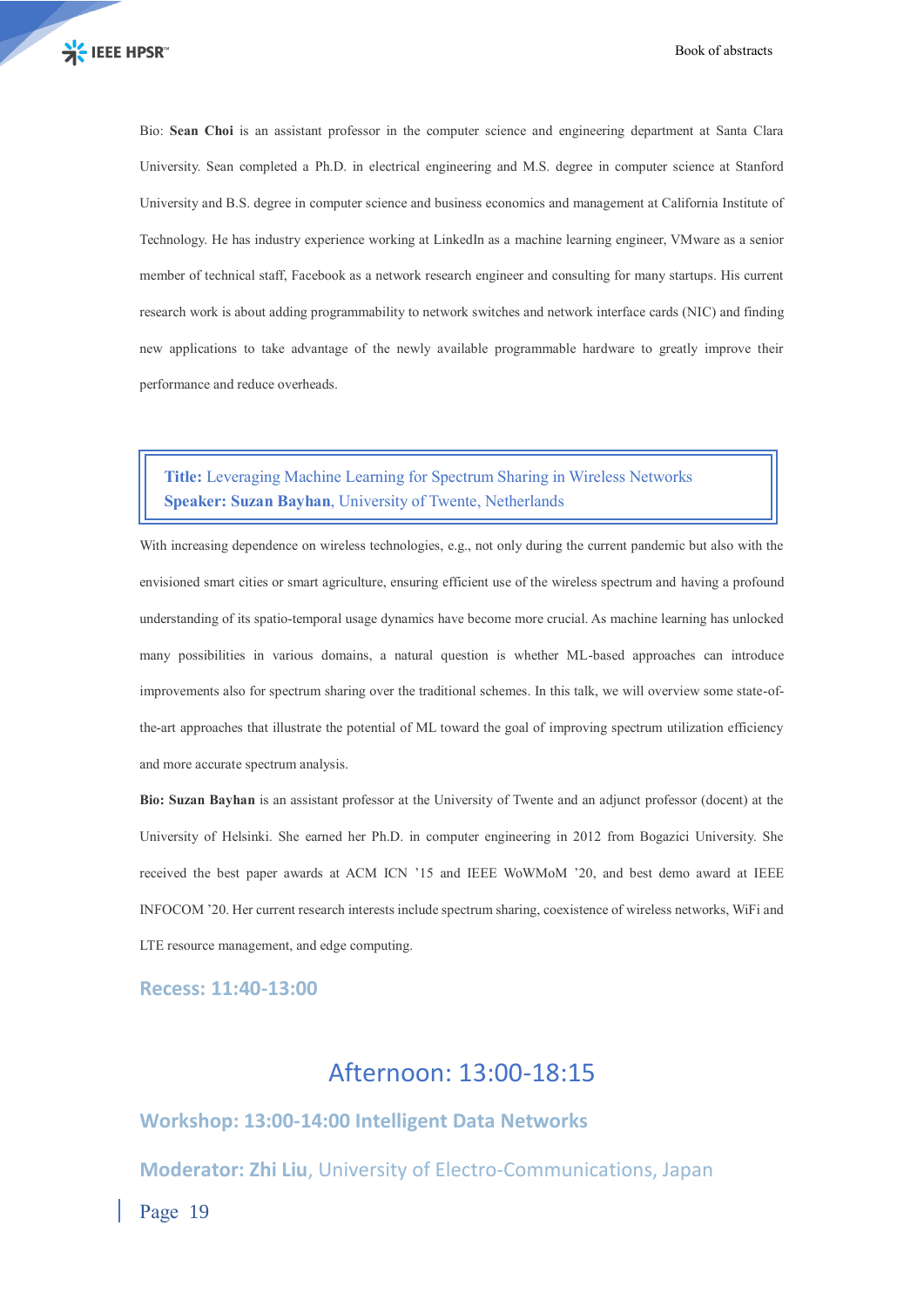### **A Priority-Based Online Container Placement Strategy for 5G MEC Cloud Enabled Smart Grid**

Peizhe Xin (State Grid Economic and Technological Research Institute Co., Ltd., China); Jing Jiang (State Grid Corporation of China, State Power Economic Research Institute, China); Yi Zhang (State Grid Zhejiang Electric Power Company Information Telecommunication Branch, China); Yudong Wang (State Grid Economic and Technological Research Institute CO., LTD, China)

### **Fuzzing Seed Filtering Based on Generative Adversarial Networks Model**

Zhijuan Liu, Li Zhang and Xuangou Wu (Anhui University of Technology, China); Wei Zhao (Anhui University of Technology (Xiushan), China & Anhui Engineering Laboratory for Intelligent Applications and Security of Industrial Internet, China)

### **Graph Convolution Union Computing Based Critical Nodes Identification in Temporal Networks**

Chuan-hua Zhou, Li-chun Cao, Wei Zhao, Zi-han Zhou, Tai-jiao Ren and Lan Luo (Anhui University of Technology, China)

### **An QUIC Traffic Anomaly Detection Model Based on Empirical Mode Decomposition**

Gang Lei, Junyi Wu, Lejun Ji, Keyang Gu and Yuanlong Cao (Jiangxi Normal

University, China); Xun Shao (Kitami Institute of Technology, Japan)

**Recess: 14:00-14:05**

### **TS2: 14:05-15:20 Space-Air-Ground Integrated Networks**

### **Session chair: Xilong Liu, Yuannan University**

### *Paper 1: Optimal Task Offloading for Deep Neural Network Driven Application in Space-Air-Ground Integrated Network*

Authors: Rongfei Fan and Xiang Li (Beijing Institute of Technology, China); Zhi Liu (The University of Electro-

Communications, Japan); Cheng Zhan (Southwest University, China); Han Hu (Beijing Institute of Technology, China)

Abstract: Running intelligent applications on a satellite is in urgent need, which can help to extract useful information from massive surveillance or remote sensing data and return it to ground in time. However, the limited computing ability on a satellite prohibits it from completing the whole application by itself quickly.

Within the circumstance of space-air-ground integrated network (SAGIN), we propose to let the satellite to offload

### Page 20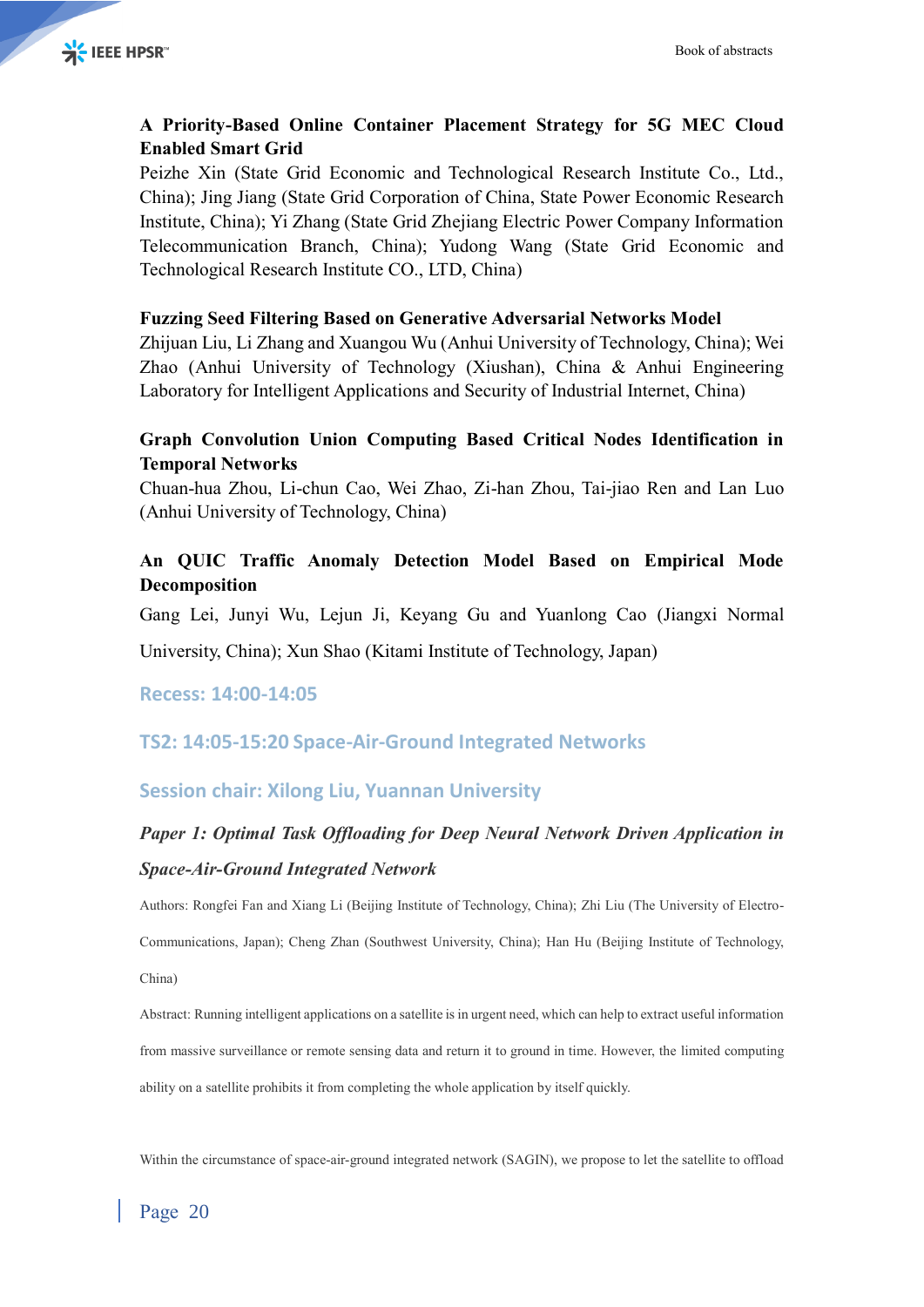part of its computation task to the ground station rich in computing ability, through the way of the airship who can assist the satellite not only by relaying but also in computing. To save the energy consumption of the satellite and airship, task offloading policy, together with the allocation of communication and computation resources, are investigated for a special task model supporting deep neural network (DNN), which is popular in intelligent application. An optimization problem is formulated, which involves integer variables and is non-convex. We achieve the global optimal solution in an easy way through the following operations: 1) Transform the formulated problem into two levels, with every level dealing with discrete or continuous variables exclusively; 2) Explore implicit monotonicity and convexity of concerned functions so as to solve the non-convex lower level problem optimally only with several rounds of bisection or Golden search; 3) Solve the upper level problem optimally by enumeration but with polynomial complexity. Numerical results verify the effectiveness of our proposed method.

### *Paper 2 - Modeling and Analysis of Multi-UAV Networks Using Mat´ern Hard-Core Point Process*

Authors: Yajie Zhu and Shangwei Zhang (Northwestern Polytechnical University, China)

Abstract: Multiple unmanned aerial vehicles (UAVs) can function as aerial base stations to provide flexible and reliable communication services for massive ground devices (GDs). It is quite a challenging task to analyze such multi-UAV networks when considering practical mutually exclusive relationships among UAVs. Based on the tools of stochastic geometry, we develop in this paper a theoretical framework for modeling and analyzing the coverage probability and average rate in a 3D air-ground network with UAVs following Mat´ern HardCore Point Process (MHCPP) distribution. As the tractable probability generating functional (PGFL) for such repulsive point processes is unavailable, we employ the approximate signal to interference ratio (SIR) analysis based on the Poisson point process (ASPPP) to obtain the Laplace transform approximation expressions of an arbitrary GD's cumulative interference in the network by considering both line-of-sight (LoS) and none-line-of-sight (NLoS) communications. Finally, extensive simulation results are presented to validate the effective and accuracy of our proposed framework.

### *Paper 3 - A Traffic Scheduling Scheme for Load Balancing in SDN-Based Space-Air-Ground Integrated Networks*

Authors: Jing Tao and Shidong Liu (State Grid Smart Grid Research Institute Co., Ltd, China); Chuan Liu (State Grid Smart Grid Research Institute Co., Ltd., China)

Page 21 Abstract: The deployment of Low-Earth-Orbit (LEO) constellations and Unmanned Aerial Vehicles (UAV) is an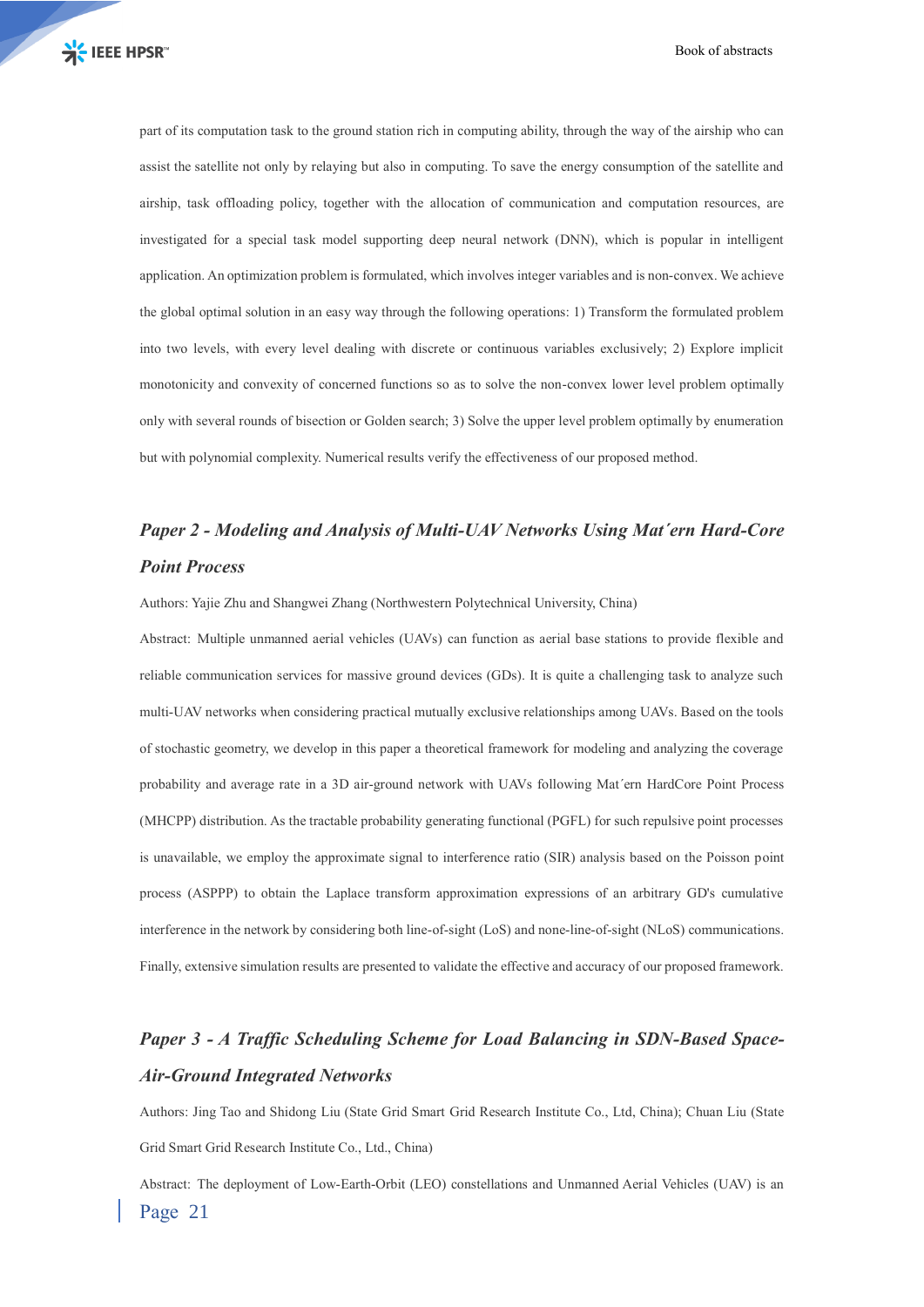emerging trend for future network construction to improve global connectivity. To achieve fast global communication, inter-satellite links (ISL) need to be deployed between LEO satellites. However, unlike terrestrial networks, the deployment of space links requires a series of processes such as alignment, ranging, and tracking. Therefore, it becomes a challenge to design suitable routing schemes in the Space-Air-Ground integrated networks (SAGIN) for global data transmission in order to achieve full utilization of the transmission capacity. In this paper, we consider enhancing the transmission capability of SAGIN with Software Defined Networking (SDN) architecture. A load balancing based traffic scheduling scheme for SAGIN is designed. For each pair of source and destination nodes in SAGIN, the transmission capacity of the possible links is predicted. The traffic scheduling problem is turned into a modified maximum flow problem. Considering the dynamic and complicated SAGIN, the deep reinforcement learning model is utilized to make global optimal traffic scheduling decisions. The simulation results show that the proposed scheme can significantly improve the transmission capacity of the SAGIN while guaranteeing network load balancing.

### *Paper 4 - Joint Optimization in UAV-Ground Communications Empowered by Multiple Aerial RISs*

Authors: Jingyi Li (Xidian University, China); Jiadai Wang (Northwestern Polytechnical University, China) Abstract: Being capable of controlling the radio environment well, the contemporary advanced technique, namely reconfigurable intelligent surface (RIS), has been expected to facilitate unmanned aerial vehicle (UAV) communications. The existing studies mainly focus on terrestrial RIS to realize communication performance improvement, which can achieve only half-space reflection and may experience serious signal attenuation brought by several reflections. Motivated by this reason, this paper proposes to install multiple aerial RISs on the balloons to cooperatively boost the received signal power at ground users. Based on this architecture, we jointly optimize UAV trajectory, active beamforming, and passive beamforming, so as to maximize the average system sum rate. Considering that the composite channel gain becomes a complex function of UAV trajectory in the presence of multiple RISs, the block coordinate descent method is developed to address the formulated optimization problem. The mathematical treatment involves three stages, which can be executed by an iterative algorithm. Finally, numerical results verify the competitive superiorities of multiple aerial RISs and the excellence of joint optimization design compared with other benchmark ones.

### Page 22 *Paper 5 - Robust Placement and Power Control Algorithm for NOMA-UAV Networks*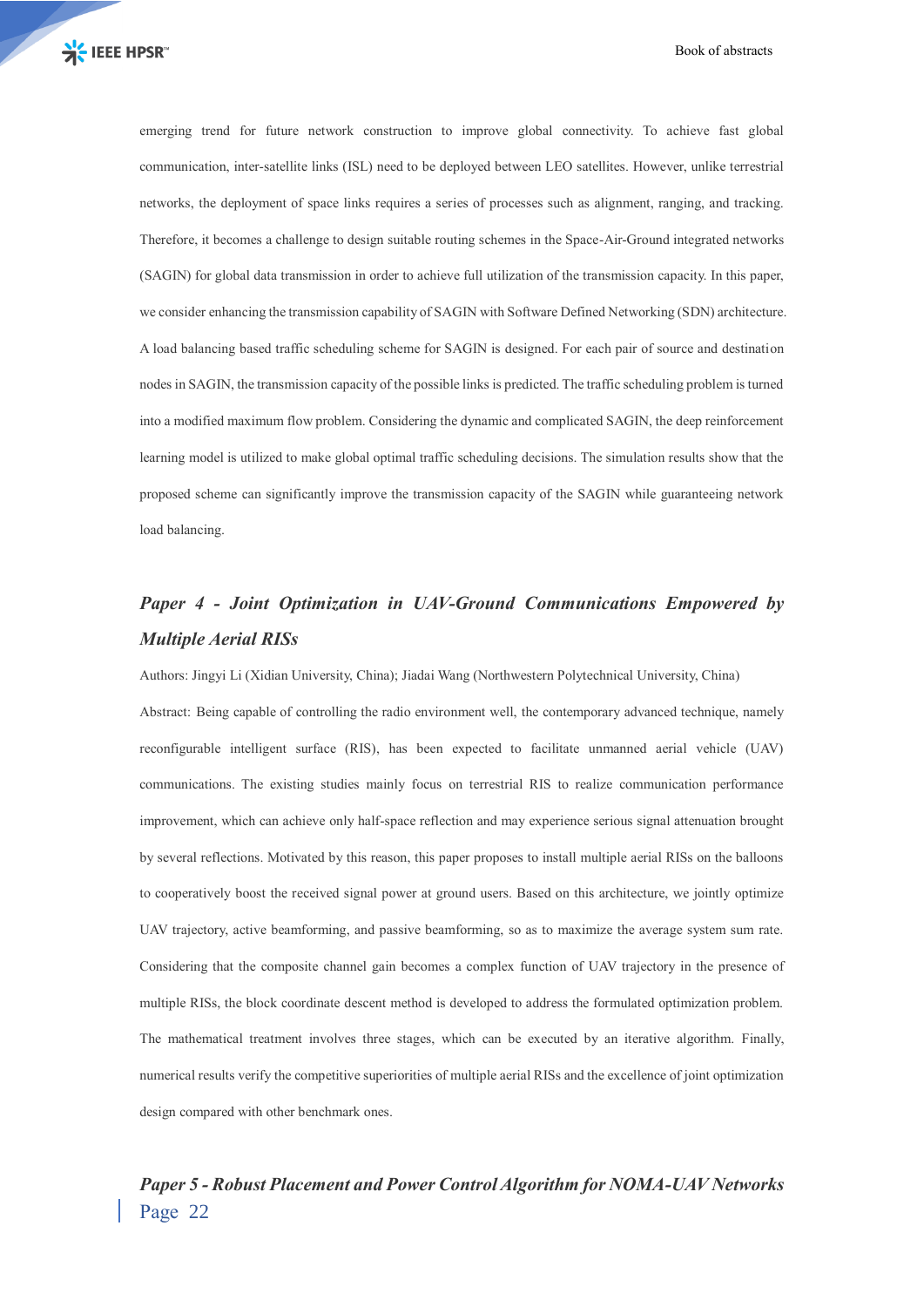Authors: Zhengqiang Wang, Hao Zhang, Yang Liu, Xiaoyu Wan and Zifu Fan (Chongqing University of Posts and Telecommunications, China)

Abstract: Unmanned aerial vehicle (UAV) combined with non-orthogonal multiple access (NOMA) can overcome the high-capacity demand in hotspots. This paper studies the resource allocation for UAV downlink NOMA network with the user's location uncertainty, where UAV is deployed in the air as an aerial base station and sends information to ground users. Under the condition of user's location uncertainty, we investigate sum-rate maximization problem, which is a mixed binary non-convex optimization issue. Therefore, to resolve the issue, we transform paired variables into successive variables by processing inequality constraints and then introduce a robust iterative placement and power control optimization algorithm based on first-order Taylor technology, penalty function approach, and variable substitution. Our proposed algorithm can effectively improve the sum rate compared with the traditional orthogonal multiple access (OMA) algorithm.

#### **Recess: 15:20-15:25**

#### **TS3: 15:25-16:55 High-speed optical networks**

#### **Session chair: Zhenjiang Shi**, Xidian University, China

### *Paper 1: Highspeed 50 Gb/s Passive Optical Network (50G-PON) Applications in Industrial Networks (invited paper)*

Authors: Dezhi Zhang (China Telecom, China); Yuanqiu Luo (Futurewei Technologies, USA); Jialiang Jin (China Telecom, China)

Abstract: 50 Gb/s passive optical network (50G-PON) is the latest highspeed access network standard approved by the International Telecommunication Union-Telecommunication Standardization Sector (ITU-T). 50G-PON is developed to meet the ever-growing bandwidth requirements from broadband access users, especially for new applications in the areas other than traditional residential and business access. This paper focuses on new applications of using 50G-PON in industrial networks. These applications employ the highspeed capability of 50G-PON to facilitate industrial manufacturing, product quality assessment, as well as smart factory management. After introducing the main features of 50G-PON and the recent progress in industrial networks, an architecture is proposed to employ 50G-PON for industrial networks. Key requirements of industrial networks are analyzed, including bandwidth, delay, and jitter. Use cases are discussed to illustrate typical applications and scenarios. A testbed with a 50G-PON prototype system is setup to evaluate the industrial network application. Test results show salient performance of using 50G-PON for industrial network management and automation.

Page 23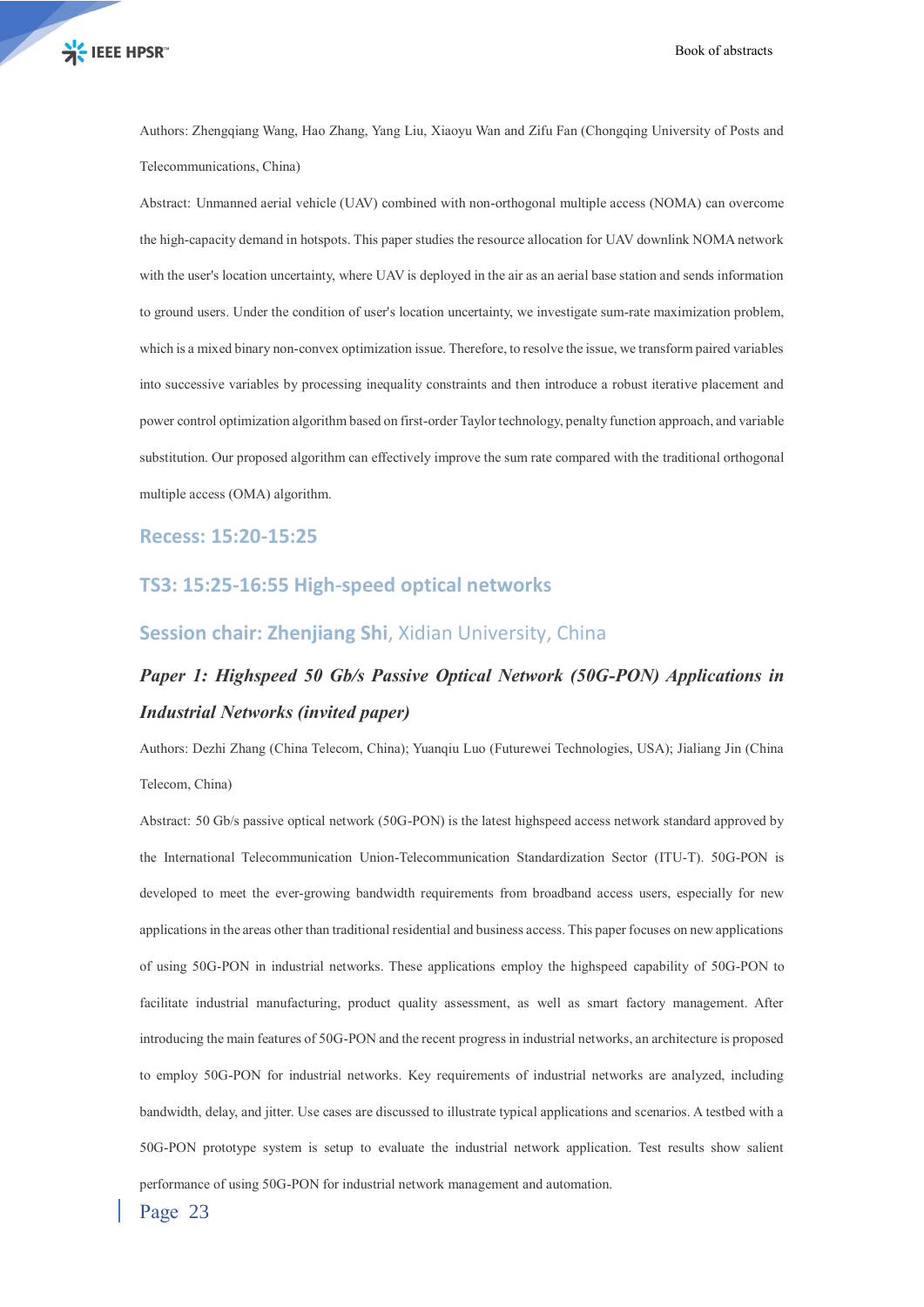### *Paper 2- Regenerator-Aware Inter-Core and Inter-Mode Crosstalk-Avoided Resource Allocation for Spectrally-Spatially Elastic Optical Networks*

Authors: Joy Halder (South Asian University, India); Eiji Oki (Kyoto University, Japan); Bijoy Chand Chatterjee (South Asian University, India)

Abstract: Optical regenerators are beneficial in resource utilization as they provide additional functionalities, like modulation format (MF) and spectrum conversion, besides signal regeneration. In SS-EONs, regenerators can perform core and mode switching, which further improves the spectrum utilization. For the first time, this paper proposes a regenerator-aware routing, spectrum, core, and mode allocation (RSCMA) model while avoiding intermode and inter-core XT during resource allocation to enhance the spectrum utilization in SS-EONs. The proposed model performs core/mode switching operations at the regeneration sites along with spectrum and MF conversions. Apart from the regeneration sites, the proposed model maintains the spectrum continuity, spectrum contiguity, core continuity, and mode continuity constraints in the remaining intermediate nodes. We model the regenerator-aware resource allocation as an integer linear programming (ILP) to minimize the highest utilized spectrum slot index under the condition that a limited number of regenerators with their placement are given in the network. We introduce a heuristic when the optimization problem is not tractable. Numerical results indicate that the proposed model improves resource utilization compared to a benchmark model that does not consider core and mode switching.

### *Paper 3 - Inter-Core and Inter-Mode Crosstalk-Avoided Virtual Network Embedding in Spectrally-Spatially Elastic Optical Networks*

Authors: Vinay Kumar and Joy Halder (South Asian University, India); Abhijit Mitra (IIIT-Delhi, India); Eiji Oki (Kyoto University, Japan); Bijoy Chand Chatterjee (South Asian University, India)

Page 24 Abstract: Optical regenerators are beneficial in resource utilization as they provide additional functionalities, like modulation format (MF) and spectrum conversion, besides signal regeneration. In SS-EONs, regenerators can perform core and mode switching, which further improves the spectrum utilization. For the first time, this paper proposes a regenerator-aware routing, spectrum, core, and mode allocation (RSCMA) model while avoiding intermode and inter-core XT during resource allocation to enhance the spectrum utilization in SS-EONs. The proposed model performs core/mode switching operations at the regeneration sites along with spectrum and MF conversions. Apart from the regeneration sites, the proposed model maintains the spectrum continuity, spectrum contiguity, core continuity, and mode continuity constraints in the remaining intermediate nodes. We model the regenerator-aware resource allocation as an integer linear programming (ILP) to minimize the highest utilized spectrum slot index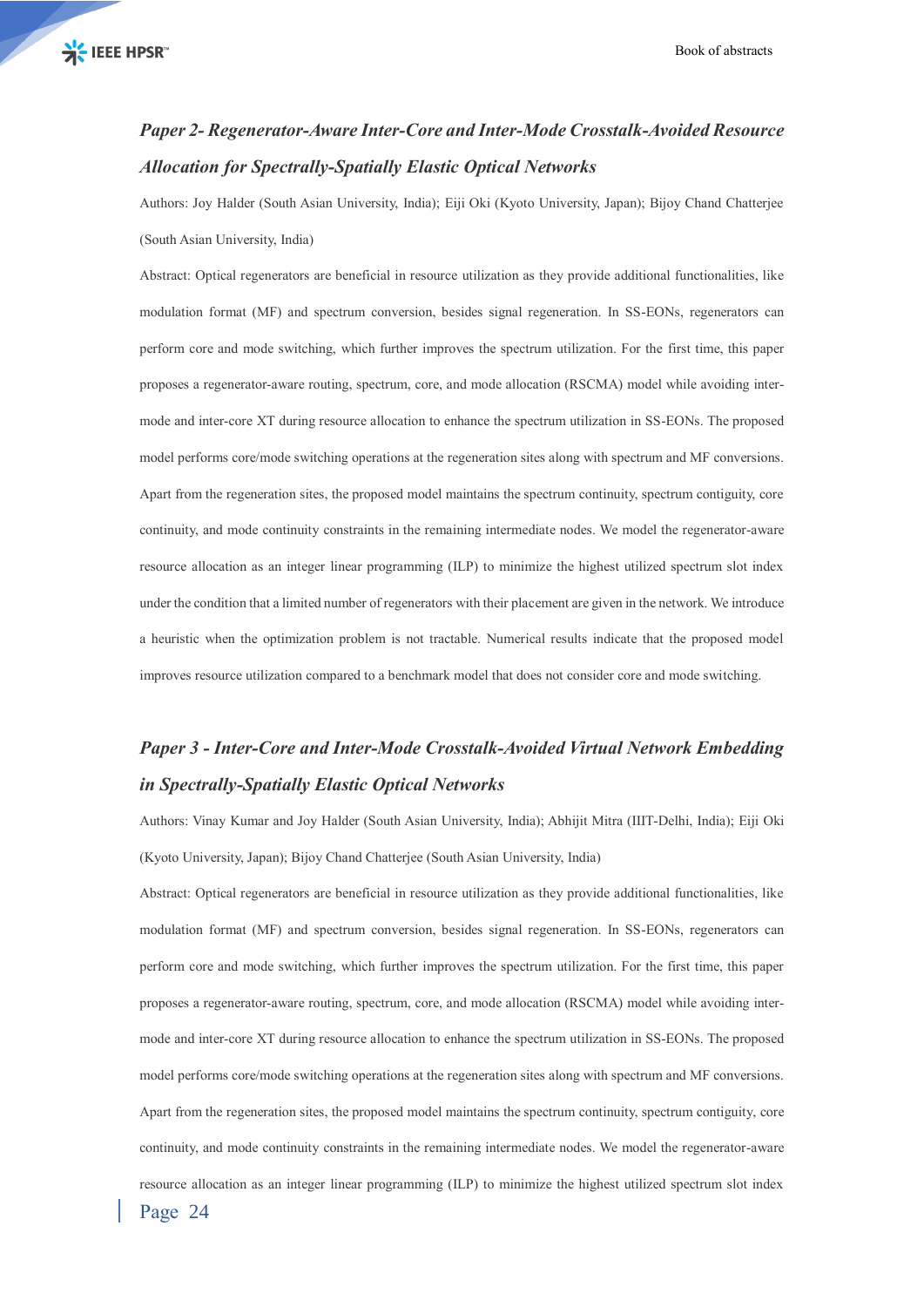under the condition that a limited number of regenerators with their placement are given in the network. We introduce a heuristic when the optimization problem is not tractable. Numerical results indicate that the proposed model improves resource utilization compared to a benchmark model that does not consider core and mode switching.

#### *Paper 4 -A Non-Blocking Network Design for Terabit Capacity Optical Interconnects*

Authors: Xiaoxue Yang and Bing Hu (Zhejiang University, China)

Abstract: With the rapid development of internet applications such as cloud computing and streaming media, people put higher demands on data center (DC) switching capabilities. Technology limitations of the backplane cause bottlenecks in its performance, which limits the growth rate of the communication ability of DC. The technology of waveguides based on polymer materials and waveguide connectors on backplane has become an essential issue in the last few years. Architectures of optical interconnection remain to be explored. We propose a strictly non-blocking Clos-based optical architecture, which uses densely integrated optical waveguides to connect optical chips and achieve on-board networking. In addition, we propose a Ring-Clos architecture to reduce the packet loss rate. The simulation results indicate that our design has good performance in throughput, packet loss rate, and latency.

### *Paper 5 - A Comparison Study on Different Data Sets for Span-Level QoT Regression in EONs*

Authors: Farhad Arpanaei, José Alberto Hernández, Gonzalo Martínez and David Larrabeiti (Universidad Carlos III de Madrid, Spain)

Abstract: In this paper, we have generated and examined three different datasets based on the symbol rate and traffic load of the link states to estimate the quality of transmission (QoT) in terms of Generalized Signal to the Noise Ratio (GSNR) for an optical span. The results reveal that in datasets generated for different symbol rates and traffic loads, the outlier data degrades the accuracy in estimating the GSNR. The results show that nearly 99% of the mismatchings had less than 0.3 dB of error for a synthesized dataset in which the symbol rate and traffic load were considered fixed.

#### *Paper 6 - Riley: An Inside-Out Network*

Authors: Sean Choi (Santa Clara University, USA)

Page 25 Abstract: In data center networks today, switches sitting inside the network perform packet forwarding and the hosts sitting at the edge of the network perform congestion control. In this work, we argue that this convention is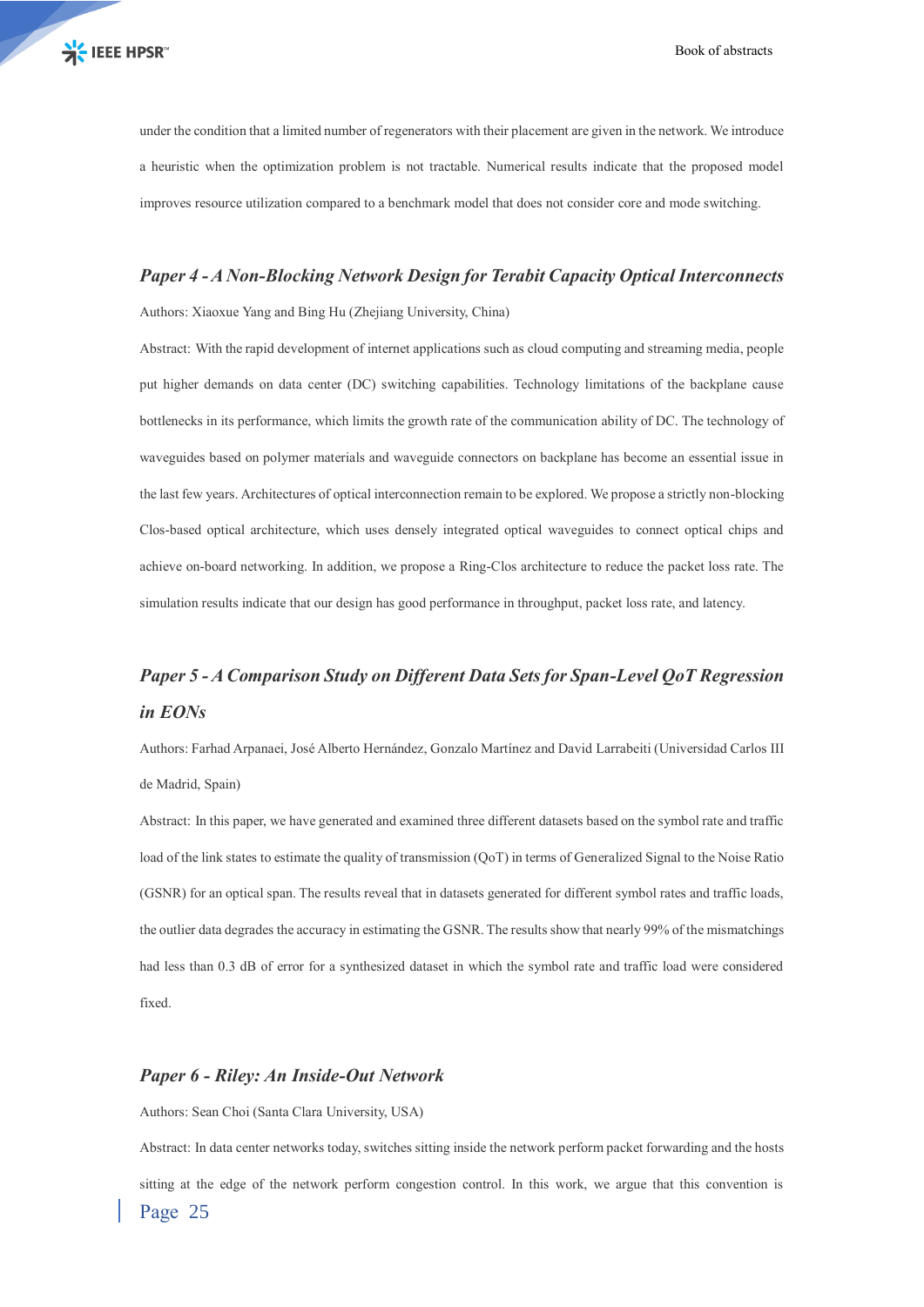completely backwards and that data center networks can be significantly simplified and improved by performing congestion control inside the switch, where the congestion actually occurs, and making forwarding decisions at the edge, where there is more context of the traffic.

To support our thesis, we present a new network architecture named Riley that consists of simplified switches with no control plane and end hosts that are knowledgeable of the network topology, which a design that essentially flips data center networks inside-out. Riley provides the following two benefits from the traditional network architecture: First, Riley forwarding protocol enables fast routing without any switch forwarding state and switch local control plane, which both are implemented as highly complex and resource intensive software running on costly hardware. Second, switches in Riley collect detailed link-level statistics entirely in the data plane, such as latency and congestion, allowing the switches to make local congestion control decisions and end-hosts to use the statistics to make more informed traffic engineering decisions. By doing so, we show that Riley greatly reduces switch resource consumption and improves congestion control performance, while incurring nearly no traffic reductions or increase in end-host resource usage.

#### **Recess: 16:55-17:00**

### **TS4: 17:00-18:15 Network security and privacy protection**

#### **Session chair: Junman Qin**, Xidian University, China

### *Paper 1 - Anonymous Jamming Detection in 5G with Bayesian Network Model Based Inference Analysis*

Authors: Ying Wang (Stevens Institute of Technology, USA); Shashank Jere (Virginia Tech, USA); Soumya Banerjee (Old Dominion University, USA); Lingjia Liu (Virginia Tech, USA); Sachin Shetty (Old Dominion University, USA); Shehadi Dayekh (2200 Ross Ave Ste 1600 & Deloitte, USA)

Page 26 Abstract: Jamming and intrusion detection are some of the most important research domains in 5G that aim to maintain use-case reliability, prevent degradation of user experience, and avoid severe infrastructure failure or denial of service in mission-critical applications. This paper introduces an anonymous jamming detection model for 5G and beyond based on critical signal parameters collected from the radio access and core network's protocol stacks on a 5G testbed. The introduced system leverages both supervised and unsupervised learning to detect jamming with high-accuracy in real time, and allows for robust detection of unknown jamming types. Based on the given types of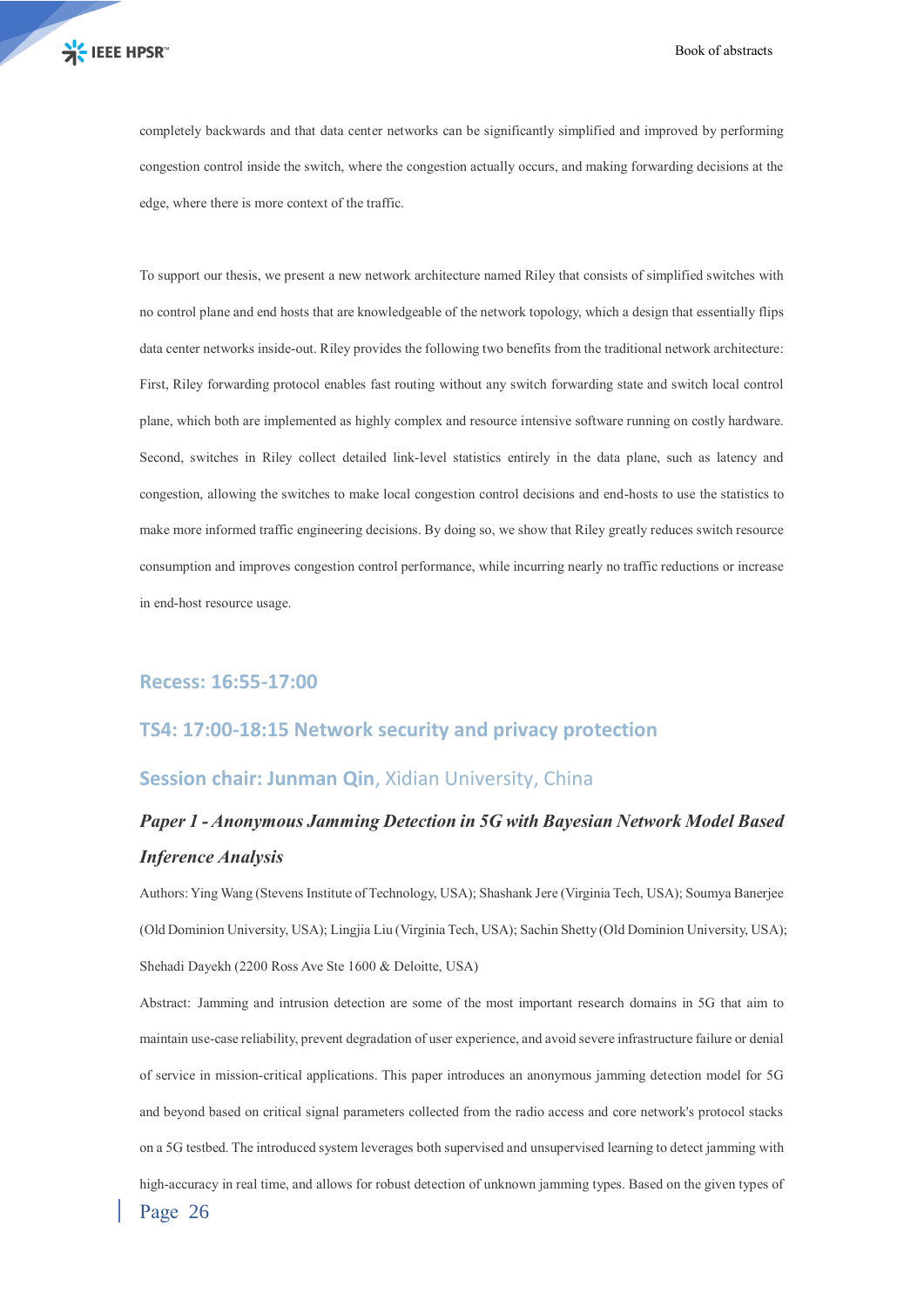jamming, supervised instantaneous detection models reach an Area Under the Curve (AUC) within a range of 0.964 to 1 as compared to temporal-based long short-term memory (LSTM) models that reach AUC within a range of 0.923 to 1. The need for data annotation effort and the required knowledge of a vocabulary of known jamming limits the usage of the introduced supervised learning-based approach. To mitigate this issue, an unsupervised auto-encoder based anomaly detection is also presented. The introduced unsupervised approach has an AUC of 1 with training samples collected without any jamming or interference and shows resistance to adversarial training samples within certain percentage.To remain transparency and allow domain knowledge injection, a Bayesian network model based causation analysis is further introduced.

### *Paper 2 - Enhancing the Security of a Private Network by Using A Multi-Level Hierarchical NAT Scheme*

Authors: Shie-Yuan Wang and Yu-Hsun Yuan (National Yang Ming Chiao Tung University, Taiwan) Abstract: Nowadays, attacks coming from the Internet are posing serious threats to the hosts in an institution, campus, company, etc. The Network Address Translator (NAT) is a device that allows a host in a private network to interact with the hosts on the public Internet. Due to the property of NAT, unless a host that is behind a NAT actively contacts a host on the Internet, hosts on the Internet cannot actively reach the host behind the NAT. In this work, we exploit NATs and propose a multi-level hierarchical NAT scheme to protect and enhance the security of a private network. We have designed and implemented our scheme over P4 programmable hardware switches. Experimental results show that our scheme functions correctly and provides high throughput, low latency, and high stability. In addition, according to our tests, our scheme works correctly with most existing network applications.

### *Paper 3 - Resource Allocation for Secure Transmission in Wireless Powered Communication Networks*

Authors: Xun Tong, Shuaiying Kong, Guanqun Shen, Shubin Zhang and Kaikai Chi (Zhejiang University of Technology, China)

Page 27 Abstract: Nowadays, the Internet of Things (IoT) acts as a key enabler for smart cities, intelligent transportation systems, precision medicine, smart grids, etc. However, the computing power of IoT nodes is weak, and encryption algorithms cannot be used to ensure the secure transmission of data because of the high complexity. In recent years, the emerging technologies of wireless powered communication network (WPCN) and physical layer security (PLS) are regarded as potential solutions to allow IoT nodes to harvest energy from radio frequency (RF) and ensure the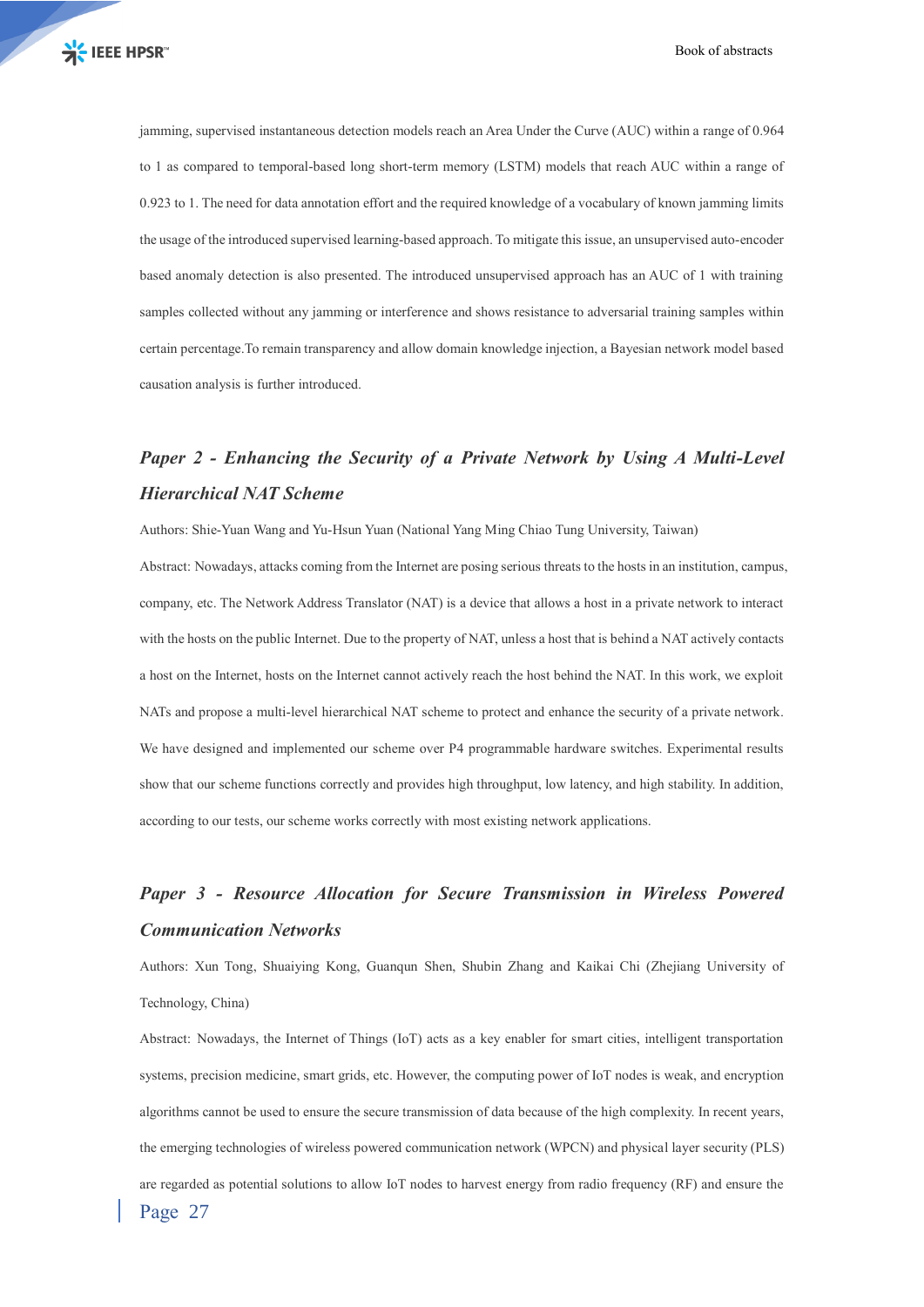secure data delivery. The secrecy rate, which is defined as the difference of main channel capacity and eavesdropping channel capacity, represents for the secure data delivery ability. How to maximize the secrecy rate with the rather limited energy for IoT network is a challenging problem. In this paper, we formulate the secrecy rate maximization problem as an optimization problem. We solve this problem by two steps: using one-dimension research to find the optimal energy harvesting duration and find the closed-form solution for transmission power and transmission duration for every node. Compared with the heuristic algorithm, the proposed algorithm can obtain a better performance from secrecy rate perspective.

#### *Paper 4 - LLDM: Low-Latency DoS Attack Detection and Mitigation in SDN*

Authors: Zixu Huang, Xuanbo Huang, Jian Li, Kaiping Xue, Qibin Sun and Jun Lu (University of Science and Technology of China, China)

Abstract: Software-Defined Networking (SDN) is a new and highly flexible network architecture, but the bottleneck between the control plane and the data plane makes it vulnerable to the control plane saturation DoS attacks. When the attack happens, traditional schemes in DoS scrubbing agent use a binary classification and a First In First Out (FIFO) queue to filter attack flows. However, this scheme is inimical to the end-to-end latency of benign traffic. To tackle this issue, we propose LLDM, leveraging a dynamic priority scheme and a priority queue to detect, mitigate the attacks while ensuring low latency for benign traffic. After detecting the attack, LLDM leverages a two-phase scheme for mitigation. First, LLDM marks packets from the ports under attack as suspicious and migrates them to the mitigation agent. Then, the dynamic priority manager assign each packet a priority corresponding to its legality, which is used in the priority queue for DoS scrubbing. We evaluate LLDM in a simulation SDN environment. The experimental results show that LLDM can reduce 90.4% of the queuing delay compared with the traditional scheme under a 5000 Packets Per Second (PPS) attack, and it is also resistant to more sophisticated attacks. Under the high rate attack of 50000 PPS, LLDM installs a flow rule for legitimate traffic in 0.2 seconds. Moreover, for benign HTTP requests, LLDM can keep the request time at 1.39 seconds.

#### *Paper 5 - Communication-Aware Fairness in Blockchain Transaction Ordering*

Authors: Mohammad Nassar and Ori Rottenstreich (Technion - Israel Institute of Technology, Israel); Ariel Orda (Technion, Israel)

Page 28 Abstract: Blockchain leader-based protocols elect leaders for proposing the next block of transactions. Proposed blocks need to pass a validation routine in order to be added to the blockchain. Proposers may prioritize certain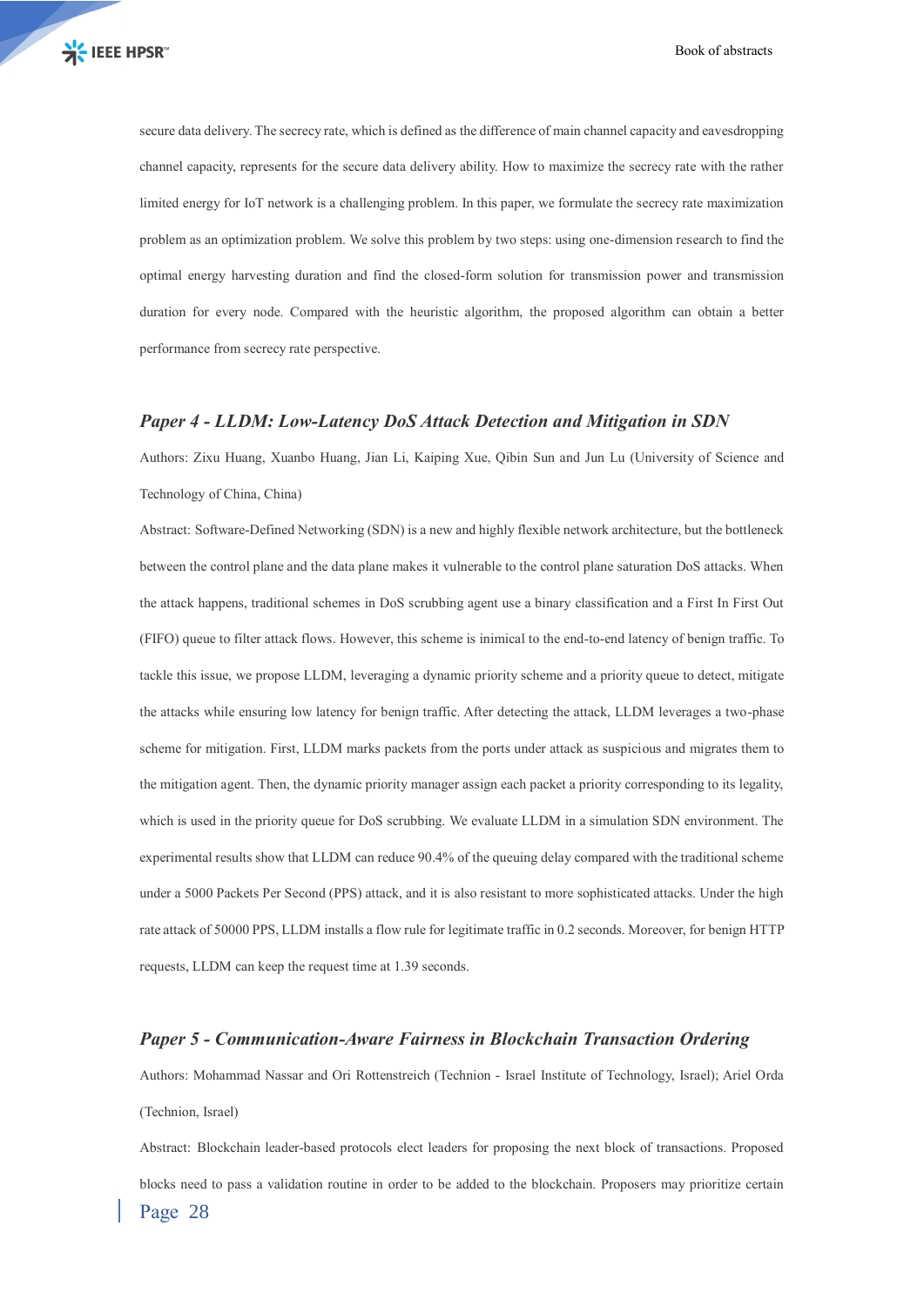transactions based on their fees or accounts. A fair block selection follows a random selection of transactions among pending transactions that a proposer is aware of. The validators may only have partial knowledge of the network transactions making it challenging to validate the random selection. We propose a protocol to encourage fair block selection in a leader-based blockchain network. Our protocol offers two main contributions. First, suggesting an algorithm that evaluates the proposed blocks based on both their transactions' issuance times and zone structure. Second, providing incentives for acting honestly and diminishing malicious and dishonest nodes. To accomplish this, we use a reputation system, whereby each node is given a reputation score based on its actions (i.e. latest proposals and evaluations). We demonstrate the improved accuracy of our protocol by implementing experiments based on Ethereum topology, comparing it with Helix [1], an existing consensus algorithm for a fair block selection.

### **Day 3, Wednesday June 8**

### Morning 9:00-12:10

### **Tutorial 1: 9:00-10:30**

**Moderator: Eirini Eleni Tsiropoulou,** University of New Mexico, USA

**Title:** Wireless Federated Learning for Mobile Edge Computing **Presenters: Xiang Sun**, University of New Mexico, USA

Federated learning (FL) is an emerging approach that enables different clients (i.e., devices) to collaboratively and distributively train machine learning models at the mobile edge. As compared to the centralized machine learning model training process, FL can preserve clients' privacy and potentially reduce network traffic load as users are not required to share their raw data to third-party computing facilities. FL has been proposed to be applied in various applications, such as eHealth, next word prediction, and additive manufacturing. However, FL is still in its infancy, there are still many challenges, such as efficient client selection and model aggregation to reduce the learning time, and malicious client detection for robust FL. This tutorial will provide the introduction of FL and its applications, overview state of the art FL technologies, and highlights the challenges of FL and the potential solutions.

**Bio: Xiang Sun** is an assistant professor with the Department of Electrical and Computer Engineering at the University of New Mexico. He received his Ph.D. degree in Electrical Engineering from New Jersey Institute of Technology (NJIT) in 2018, and his M.E. and B.E. degrees both from Hebei University of Engineering in 2011 and 2008, respectively. His research interests include free space optics, wireless networks, cooperative machine learning,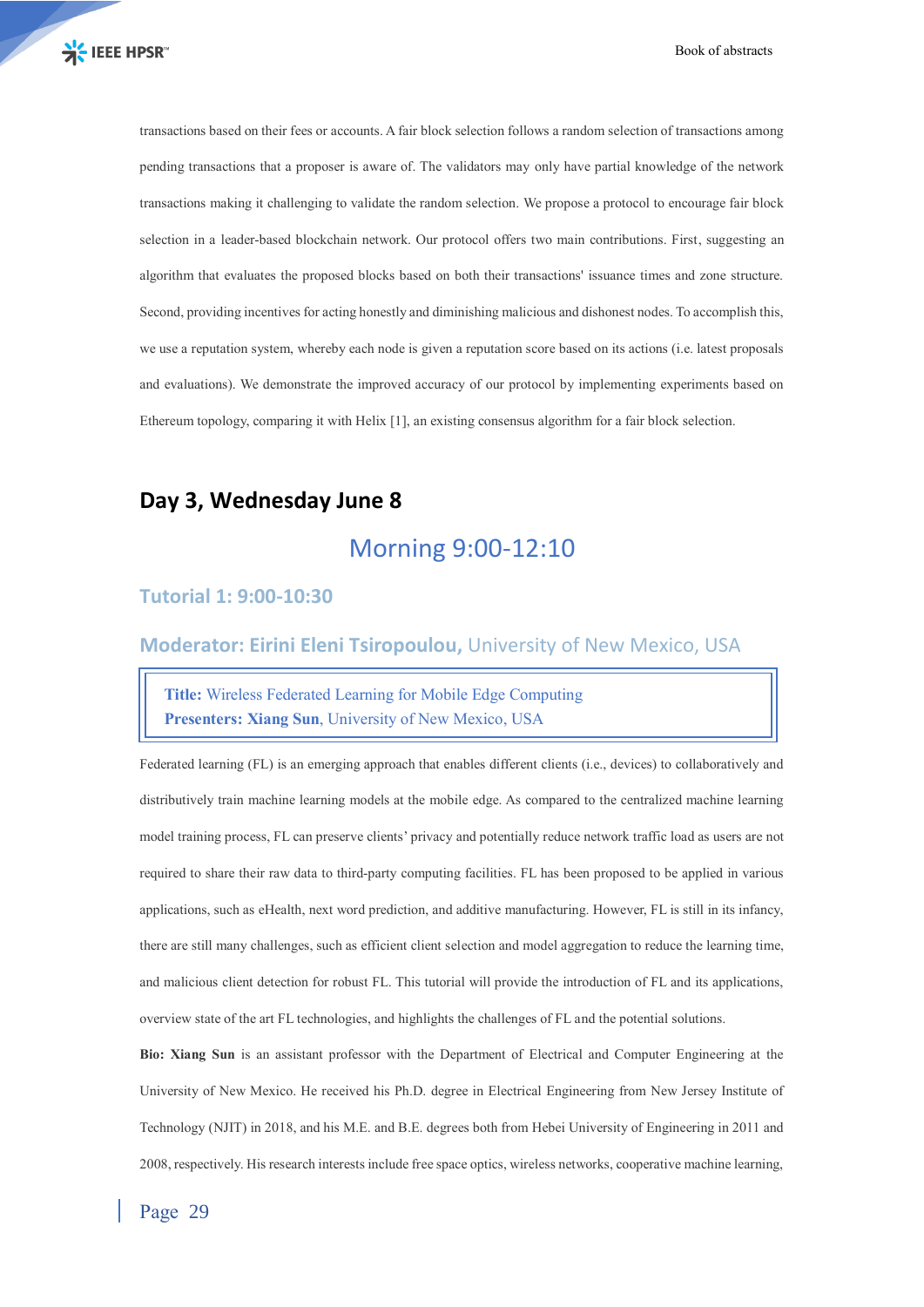Internet of Things, edge computing, and green communications and computing. He has received several honors and awards, including NJIT Ross Fellowship 2014-2015, 2016 IEEE International Conference on Communications (ICC) Best Paper Award, 2017 IEEE Communications Letters Exemplary Reviewers Award, 2018 NJIT Hashimoto Price, and 2019 IEICE Communications Society Best Tutorial Paper Award. He is an associate editor of the IEEE Open Journal of the Computer Society and Digital Communications and Networks.

**Recess: 10:30-10:40**

#### **Tutorial 2: 10:40-12:10**

### Moderator: Zubair Fadlullah, Lakehead University, Canada

**Title:** Data-Driven Resource Management in 5G+ Wireless Networks **Presenters: Muhammad Ismail,** Tennessee Tech University, USA

Page 30 Recent trends in 5G and beyond (5G+) wireless networks have encouraged the migration from the already congested radio frequency (RF) spectrum to higher frequency bands. However, the signals at such bands suffer from severe deterioration in quality due to link instability induced by users' mobility. In this context, this tutorial discusses one possible solution, namely, seamless integration of heterogeneous networks through intelligent vertical handover policies. Due to the ubiquitous presence of lighting systems, this tutorial focuses on the integration of LiFi networks (operating in the visible light band in the downlink and infrared band in the uplink), as an example of 5G+ network, and RF networks. First, to develop a better understanding of the channel characteristics of LiFi networks in presence of users' mobility, this tutorial presents a method to generate realistic channel dataset. The mobile channel generation method creates realistic human mobility traces that capture human behaviour on macro- and micro-timescales. The mobility traces are then used to realize the spatio-temporal characteristics of the LiFi wireless channels under longterm environment-confined mobility. Statistical analysis of the generated channel data proves that there does not exist a general mathematical model to accurately describe the LiFi channel under environment-confined user mobility. In turn, this motivates the adoption of a data-driven approach to design effective and intelligent vertical handover policies among LiFi and RF networks. A wise handover policy would not trigger lots of handovers for short absence of LoS links in the LiFi channels as this would increase the overall network latency. Hence, a datadriven algorithm will be presented to: (a) predict abrupt outages in Line-of-Sight (LoS) LiFi links and evaluate the channel quality through deep learning and (b) implement optimal vertical handover decisions with the quality- ofservice (QoS) guarantee if the LiFi channel is deemed to be in extended outage, via a reinforcement-learning-based approach. This tutorial will highlight the challenges that face the development of such a data-driven framework.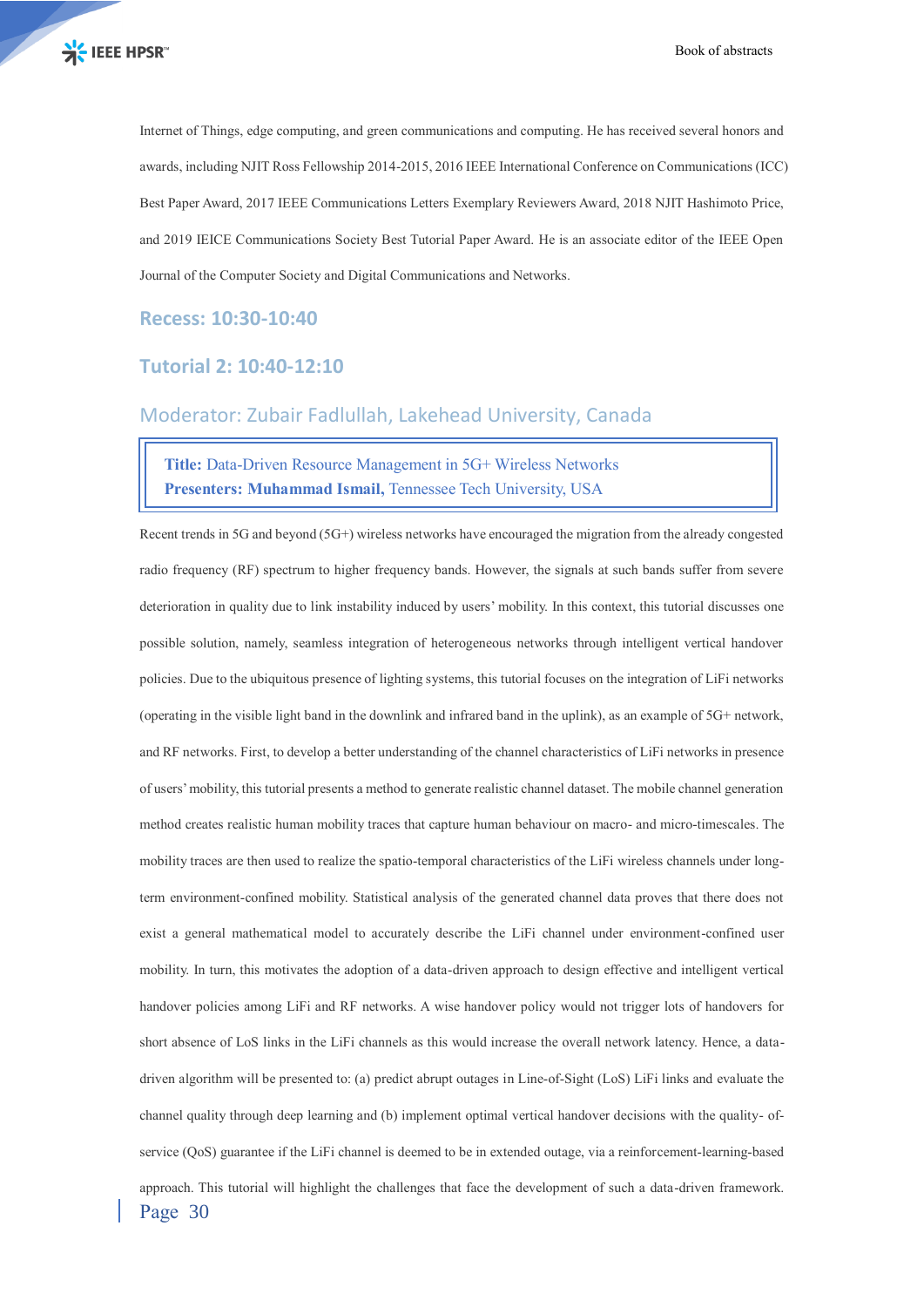Specifically, due to the sparse nature of the LiFi LoS link induced by user mobility and the associated frequent outages, conventional sequence- to-sequence regression techniques would fail to carry out useful predictions of the link quality. As such, this tutorial presents novel methods for wireless channel abstraction and densification to enable the reuse of the conventional Long Short-Term Memory (LSTM)-based Recurrent Neural Networks (RNNs) for efficient prediction of optical LoS links. Given the channel dataset and the status prediction of the LiFi link, a reinforcement learning strategy is adopted to learn the environment dynamics and decide whether a vertical handover is needed to minimize the network latency. The numerical results will be presented to demonstrate considerable improvement in overall latency and handover rate under user mobility for bidirectional links, which reflects seamless integration of LiFi and RF networks.

**Bio: Muhammad Ismail** (Senior Member, IEEE) received the B.Sc. (Hons.) and M.Sc. degrees in Electrical Engineering (Electronics and Communications) from Ain Shams University, Cairo, Egypt, in 2007 and 2009, respectively, and the Ph.D. degree in Electrical and Computer Engineering from the University of Waterloo, Waterloo, ON, Canada, in 2013. He is an Assistant Professor with the Computer Science Department, Tennessee Tech University, USA. His research interests include wireless networks, smart grids, and cyber- physical security. He was a co-recipient of the Best Paper Awards in the IEEE ICC 2014, the IEEE Globecom 2014, the SGRE 2015, the Green 2016, the IEEE Technical Committee on Green Communications and Networking (TCGCN) Best Paper Award at the IEEE ICC 2019, and IEEE IS 2020. He was the Workshop Co-Chair of the IEEE Greencom 2018, the TPC Co-Chair of the IEEE VTC 2017 and 2016, the Publicity and Publication Co-Chair of CROWNCOM 2015, and the Web-Chair of the IEEE INFOCOM 2014. He is an IEEE Senior Member and an Associate Editor for the IEEE Internet-of-Things (IoT) Journal and IEEE Transactions on Vehicular Technology (TVT). He was an Associate Editor for the IEEE Transactions on Green Communications and Networking, the IET Communications, and Elsevier PHYCOM. He was an Editorial Assistant of the IEEE Transactions on Vehicular Technology from 2011 to 2013.

**Recess: 12:10-13:00**

### Afternoon: 13:00-17:00

**TS5: 13:00-14:30 Architecture and management of 5G and beyond Session chair: Yawen Tan**, Xidian University

Page 31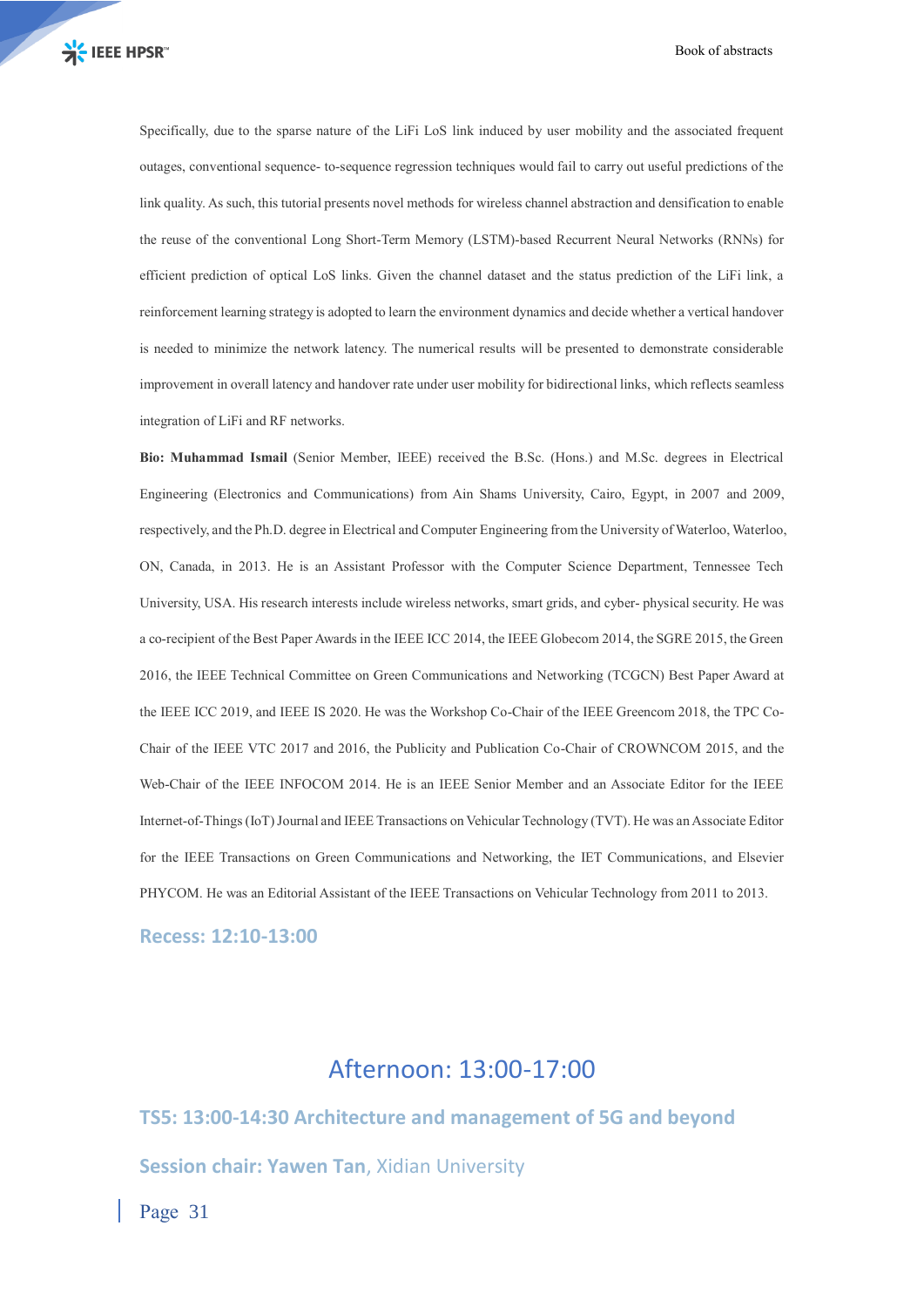### *Paper 1 - How Does 5G NR V2X Mode 2 Handle Aperiodic Packets and Variable Packet Sizes?*

Authors: Alejandro Molina-Galan (Universidad Miguel Hernández de Elche, Spain); Baldomero Coll-Perales (Universidad Miguel Hernandez de Elche (UMH), Spain); Luca Lusvarghi (University of Modena and Reggio Emilia, Italy); Javier Gozalvez (Universidad Miguel Hernandez de Elche, Spain); Maria Luisa Merani (University of Modena and Reggio Emilia, Italy)

Abstract: 5G NR V2X complements LTE V2X to support advanced V2X services for connected and automated driving. 5G NR V2X introduces novel features at the MAC layer that are designed to cope with potential packet collisions, and that could help address the LTE V2X MAC inefficiencies observed under aperiodic traffic of variable size. This is the case of the re-evaluation mechanism that is a mandatory MAC feature of 5G NR V2X, and that seeks to avoid possible packet collisions detected before a vehicle transmits in selected resources. Evaluations conducted to date of 5G NR V2X do not consider the re-evaluation mechanism, and have focused on traffic patterns that do not fully account for the traffic variability of advanced V2X services. This paper extends the current state of the art with the first evaluation of a fully standard compliant 5G NR V2X implementation under the traffic patterns recommended by 3GPP for advanced V2X services. Our study shows that 5G NR V2X Mode 2 still faces MAC challenges when using semi-persistent scheduling (SPS) to efficiently support aperiodic traffic of variable size.

### *Paper 2 - Joint Routing and Scheduling for Deterministic Networking - A Segment Routing Approach*

Authors: Tianchi Li and Yueping Cai (Chongqing University, China)

Abstract: Deterministic networking (DetNet) provides guaranteed transmission services for the time-sensitive traffic. However, how to route and schedule the traffic to enable bounded latency and jitter remains a great research challenge. This paper proposes a joint routing and scheduling method for DetNet based on Segment Routing (SR). This method includes three parts. The first part is prediction of the end-to-end (E2E) delay based on the delay budget. The second part is probabilistic packet dropping according to its deadline information. The third part is the threequeue cyclic queuing and forwarding. SR technology is utilized to implement the above functions. Simulation results show that the proposed method improves the performance of the worst-case E2E latency bound compared with the traditional method such as the Cycle Specified Queuing and Forwarding (CSQF). The packet receiving rate within the delay budget is increased by 1.9% and the worst-case E2E latency is decreased by 14.3% when the offered load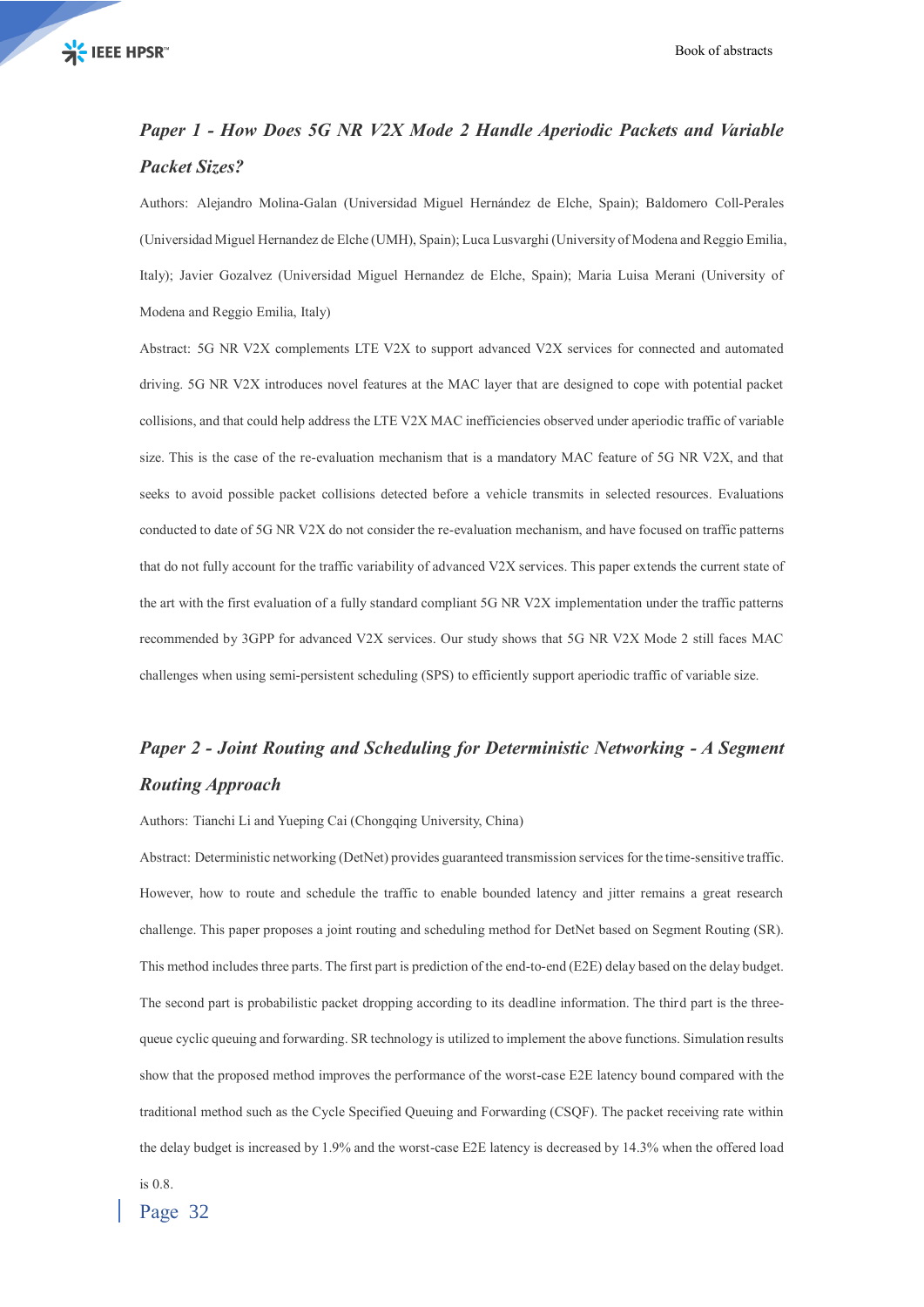### *Paper 3 - A Deep Reinforcement Learning Approach for Deploying SDN Switches in ISP Networks from the Perspective of Traffic Engineering*

Authors: Yingya Guo, Jianshan Chen and Kai Huang (Fuzhou University, China); Jianping Wu (Tsinghua University, China)

Abstract: Nowadays, hybrid Software-Defined Network (hybrid SDN), which combines the robustness of distributed network and the flexibility of centralized network, is a prevailing network architecture. The performance of Traffic Engineering (TE) in a hybrid SDN is largely influenced by the location of SDN switches. To derive the optimal location of SDN switches, previous SDN switches deployment strategies mainly focus on manually designing heuristics to search for the SDN deployment sequence and only take a static Traffic Matrix (TM) into consideration. However, the manually-designed heuristics cannot capture the complex intrinsic relations among the location of SDN switches, network topology and dynamic traffic demands. In addition, the SDN deployment strategy optimized under a single TM exhibits poor performance in dynamic environment. Therefore, in this paper, we propose a Deep Reinforcement Learning (DRL)-based algorithm SEED to intelligently learn the SDN deployment strategy under multiple TMs. Specifically, to capture the dynamic traffic information, we first cluster the historical traffic demand matrices for obtaining the representative Traffic Matrices (TM) that can depict the dynamic traffic. Then, to intelligently learn the intrinsic relations between the topology, TMs and the location of SDN switches, we design a DRL agent under multiple TMs through interacting with the environment in a trial and error manner. The extensive experiments on three real network topologies and traffic demands demonstrate that our proposed SDN switches deployment strategy can better adapt to the dynamic traffic and better improve the TE performance than the other deployment strategies.

### *Paper 4 - Age of Information Minimization in Wireless Powered NOMA Communication Networks*

Authors: Weiwei Jin, Liang Huang and Kaikai Chi (Zhejiang University of Technology, China)

Page 33 Abstract: For real-time monitoring applications, the age of information (AoI) is used as a key metric to quantify the freshness of updated information. In this paper, we consider the wireless powered networks where multiple source nodes observe processes and send update packets to the base station. Time is divided into slots which are equal duration. At each slot, either wireless energy transfer or packet update via non-orthogonal multiple access (NOMA) communication is scheduled. We aim to minimize the long-term average weighted sum of AoI of processes at the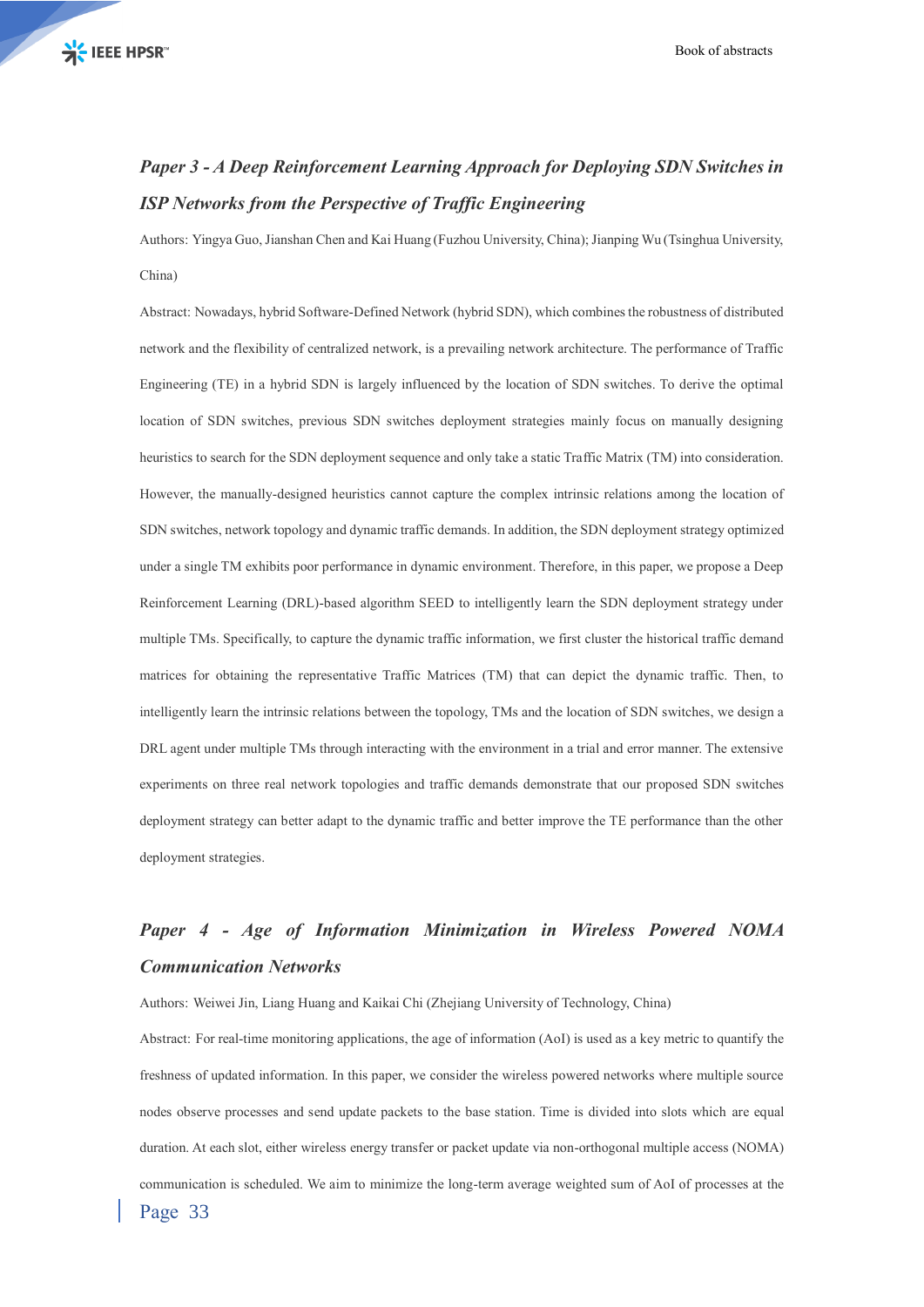base station. Particularly, we formulate the AoI minimization problem as a multi-stage stochastic non-linear integer programming subject to the battery energy constraints. By adopting the Lyapunov optimization, we decouple the multi-stage stochastic problem into per-frame deterministic subproblems and solve it with a low computational complexity algorithm. Simulation results show that our proposed scheme can achieve much smaller average weighted AoI than the benchmark algorithm.

#### *Paper 5 - A Novel Personnel Counting Method Based on WiFi Perception*

Authors: Shen Wang and Yijie Xun (Northwestern Polytechnical University, China); Jie Zhao and Yuanyuan Sun (Xidian University, China)

Abstract: In the Internet of Things (IoT) era, WiFi is now commonly implemented worldwide as a convenient wireless data transmission technology and brings much convenience to people's life. Personnel counting, which plays an indispensable role in many areas, such as indoor crowd control, public safety, and marketing analytics, is also important in some special events. In emergencies, such as bank robberies, where police need to capture the number of robbers and hostages in a robbed bank, counting the number of people within the region using WiFi perception technology is more reliable and safer than traditional counting methods based on video streaming. In the early work of others, researchers used received signal strength indicator (RSSI) from the MAC layer for personnel counting studies. In recent years, it has been found that the channel state information (CSI) from the physical layer is more stable and the personnel counting method based on CSI has a higher accuracy rate. In their excellent works, however, researchers do not take into consideration the unpredictability of crowd behavior in real life. Meanwhile, the experimental accuracy needs to be greatly improved. This paper, therefore, focuses on proposing a novel CSI-based WiFi perception personnel counting method using the Long Short Term Memory (LSTM) algorithm that is useful for hidden counting the number of people in different situations. We conducted people counting experiments under three real experimental scenarios. In addition, we have compared three other algorithms for machine learning and optimized some parameters to achieve an overall accuracy of over 97% for our method.

### *Paper 6 - A Dynamic Flow Table Management Method Based on Real-Time Traffic Monitoring*

Authors: Jinyuan Zhang, Xuanbo Huang, Jian Li, Kaiping Xue, Qibin Sun and Jun Lu (University of Science and Technology of China, China)

Page 34 Abstract: In Software-Defined Networking (SDN), the controllers implement flexible and scalability networking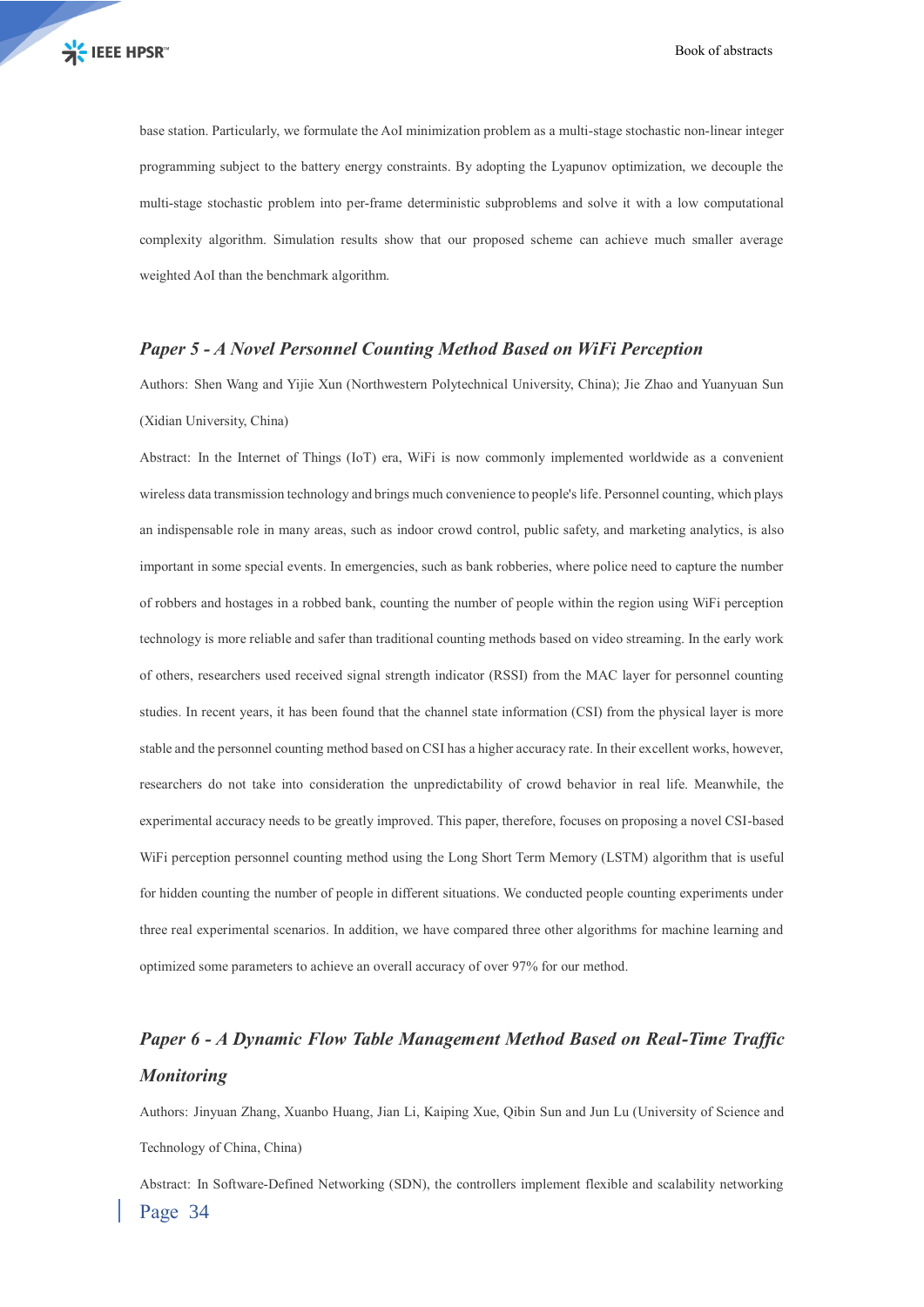policies by installing different flow rules. Each rule matches a specific class of flows, instructs the switches to execute actions, then expires when they finish their tasks. OpenFlow introduces the timeout mechanism to manage these flow rules. However, finding a reasonable timeout value becomes a difficult problem for the network managers. When a relatively small timeout value is given to an elephant flow, the rule expires early, introducing extra cost for the controller and long latency for the matching flow, respectively. On the contrary, a large timeout value for a mice flow makes a rule occupy the switch memory too long, wasting the caching memory and causing the flow table prone to overflow. Therefore, it is necessary to allocate appropriate timeouts for different flows dynamically. In this paper, we achieve this goal with real-time traffic monitoring and heuristic algorithms. By considering different network loads and designing corresponding dynamic timeout algorithms for different scenarios, we make full use of the advantages of SDN to improve the utilization rate of the switch memory and save the controller resources. Further, we implement our scheme in a simulation SDN platform and evaluate the algorithms with the public dataset. Experiments show that our scheme has low control overhead and is memory efficient compared with current mechanisms.

#### **Recess: 14:30-14:35**

# **TS6: 14:35-16:05 Intelligent traffic scheduling and computation offloading**

#### **Session chair: Xiaoyi Zhou**, Xidian University, China

### *Paper 1 - Photonic-Aware Neural Networks for Packet Classification in URLLC Scenarios*

Authors: Emilio Paolini (Scuola Superiore Sant'Anna, Italy); Federico Civerchia (SmaRTy Italia SRL, Italy); Lorenzo De Marinis and Luca Valcarenghi (Scuola Superiore Sant'Anna, Italy); Luca Maggiani (SmaRTy Italia SRL, Italy); Nicola Andriolli (National Research Council of Italy, Italy)

Abstract: Ultra Reliable Low Latency Communications (URLLC) scenarios require very low latency and high reliability, imposing an optimization of every aspect of 5G data processing, transmission, and networking. Artificial Intelligence (AI)-based tools can be helpful resources in this context, enhancing multiple functionalities, from network resource allocation to network security.

In this paper we propose a solution placed at the next generation eNB (gNB)-Central Unit (CU) level, relying on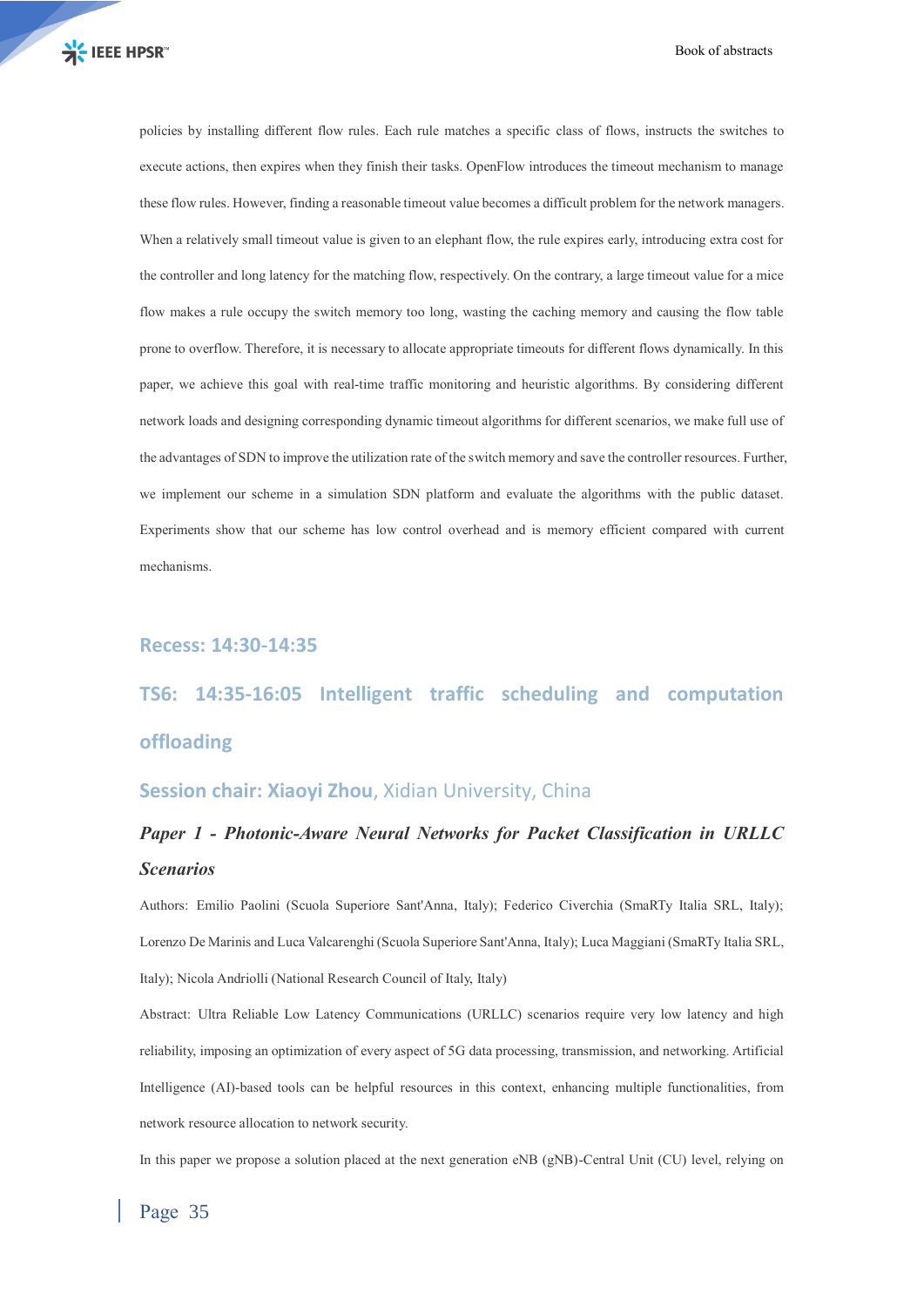Neural Networks (NNs), capable of classifying incoming packets. The developed system increases the security of 5G and B5G architectures, protecting the 5G Core (5GC) from potential attacks. To comply with URLLC requirements on latency, the proposed architecture leverages photonic hardware able to speed-up NN computations. The solution, namely Photonic-Aware Neural Network (PANN), complies with physical layer constraints raised by photonic analog computing and can achieve high throughput and time-of-flight latency.

The classification performance of the devised PANN model has been assessed through simulation on the distilled Kitsune dataset, suited for 5G scenarios, showing the in blocking malicious packets directed to the 5GC. Our experiments proved that PANN performance increases with the bit resolution supported by the analog photonic physical layer. With a 6-bit resolution, PANN can also accurately classify the majority of malicious packet categories, thus guaranteeing an improved security of the 5G and B5G networks.

#### *Paper 2 - A Data Analytics Based Approach to Cloud Resource Auto-Scaling*

Authors: Murali Kodialam (Nokia Bell Labs, USA); Fang Hao (Bell Labs, Nokia, USA); Sarit Mukherjee (Nokia Bell Labs, USA); T. V Lakshman (Bell Labs, Nokia, USA)

Abstract: Multiplexing resources is the core savings principle upon which the economic model of the Cloud is built. Cloud customers can flexibly purchase additional resources when needed, and trim these down when the need has past, while Cloud providers can direct resources when and where customers might require. One aspect which poses a challenge to this capability is the allocation process itself, which can be costly in terms of time and energy. Indeed, both provider and customer would prefer if resource allocation would be continuous, fast and with low energy overhead. Since this is not the case, there is an inherent tension between limiting the number of allocation events and efficient resource utilization.

This paper considers this tension using several different models, and proposes a history-based dynamic allocation scheme that minimizes the number of resource allocation transition points for both average and adversarial use cases. We prove performance bounds and use extensive simulation to study the performance of our scheme.

### *Paper 3 - Trajectory Planning for UAV Assisted Mobile Edge Computing via Reinforcement Learning*

Authors: Simeng He and Shangwei Zhang (Northwestern Polytechnical University, China)

Page 36 Abstract: The development of the fifth-generation (5G) communication technology and various emerging Internet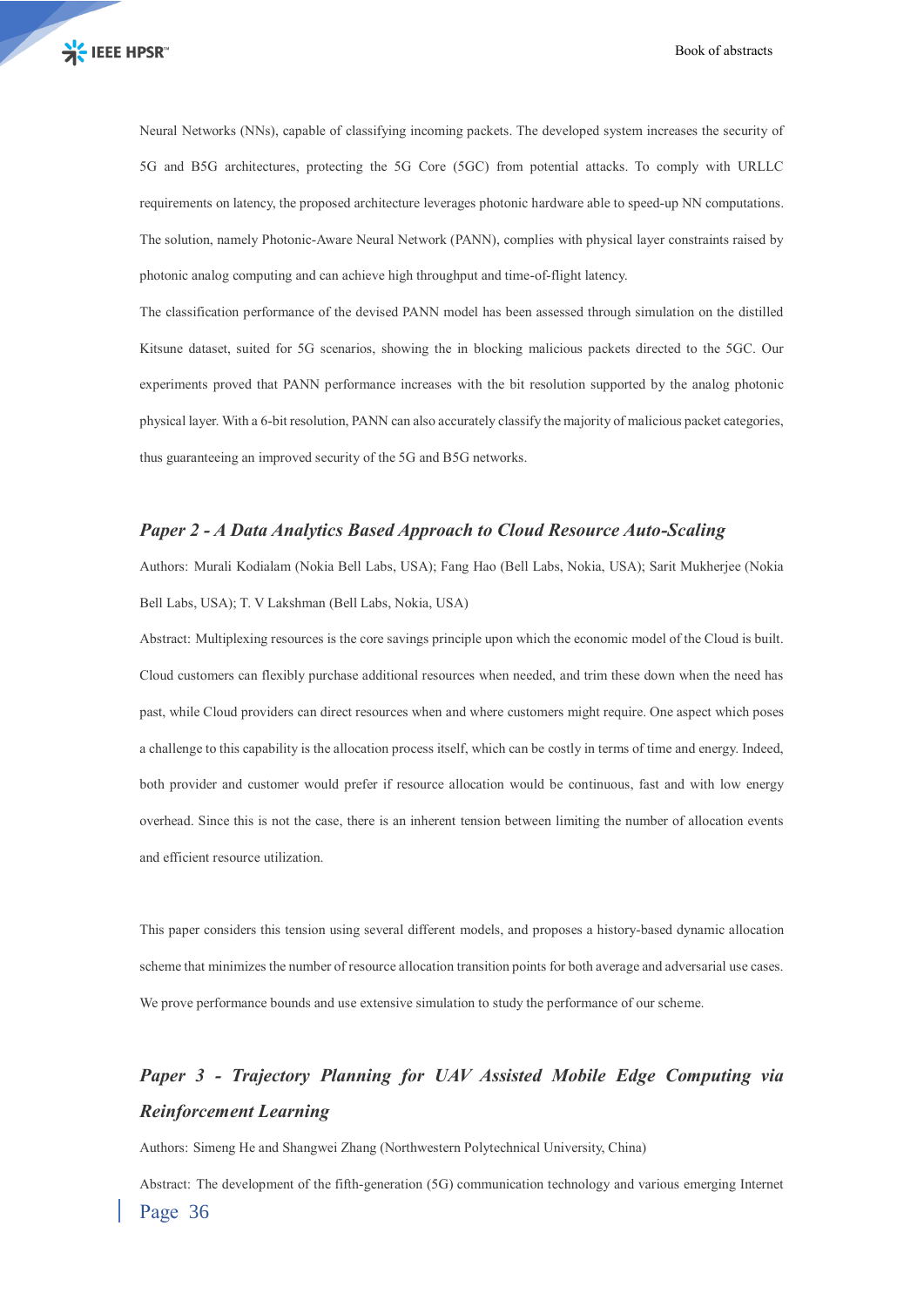of Things (IoT) applications have brought in great challenge of seamless connectivity for massive IoT devices. Recently, unmanned aerial vehicle (UAV) has been regarded as a promising solution to improve network coverage and energy efficiency for IoT devices in disaster or remote areas. Under this circumstance, how to minimize the data transmission delay with respect to the limited UAV energy is crucial. Thus we in this paper try to solve the problem by optimizing the UAV trajectory. Specifically, we first formulate the device grouping issue as a maximum clique problem, which is solved by an ant colony algorithm. Then, a Q-learning algorithm is proposed to solve the UAV trajectory planning problem. Simulation results show that the proposed algorithms can yield a globally optimal solution, and outperform the existing K-means and NTE based algorithms.

### *Paper 4 - Storage-Enabled Adaptive Multi-Path Scheduling Method for Data Transfers in Task Offloading*

Authors: Xiao Lin and Shuo Ji (Fuzhou University, China); Shengnan Yue (Shanghai Jiao Tong University, China); Jun Li (Soochow University, China); Feng Chen (FuZhou University, China)

Abstract: The delay-sensitive and resource-limited natures of multi-access edge computing (MEC) applications make it necessary to offload local tasks to nearby MEC servers. Large amounts of offloading data are transferred among MEC servers within the stringent deadline constraints. The offloading system hence needs to deliver the data over end-to-end (E2E) connections as soon as they arrive. However, traffic fluctuations make the offloading system difficult to provision the required bandwidth over the E2E connections and guarantee the deadline. In this paper, we present a storage-enabled adaptive multi-path scheduling method (SAM) for offloading transfers across the optical metro network. Instead of delivering the whole data across a single path, SAM can adaptively split the data into small segments and route them through multiple paths. This not only improves the throughput, but also enables large time windows to schedule segments on their own paths within the given deadline. With the large time window, SAM can leverage MEC storage to temporarily store the segment at the intermediate servers when provisioning the entire E2E path fails. Studies show that compared with the state-of-the-art scheduling methods, SAM can accommodate more transfer requests, shorten delivery time and accelerate offloading transfers efficiently. SAM is beneficial to task offloading.

### *Paper 5 - C-LSTM - CNN and LSTM Based Offloading Prediction Model in Mobile Edge Computing (MEC)*

Page 37 Authors: Ming Zhao, Yixiang Li, Sohaib Asif, Yusen Zhu, and Fengxiao Tang (Central South University, China) Abstract: In the face of intensive computing tasks with massive data, cloud computing is difficult to provide high-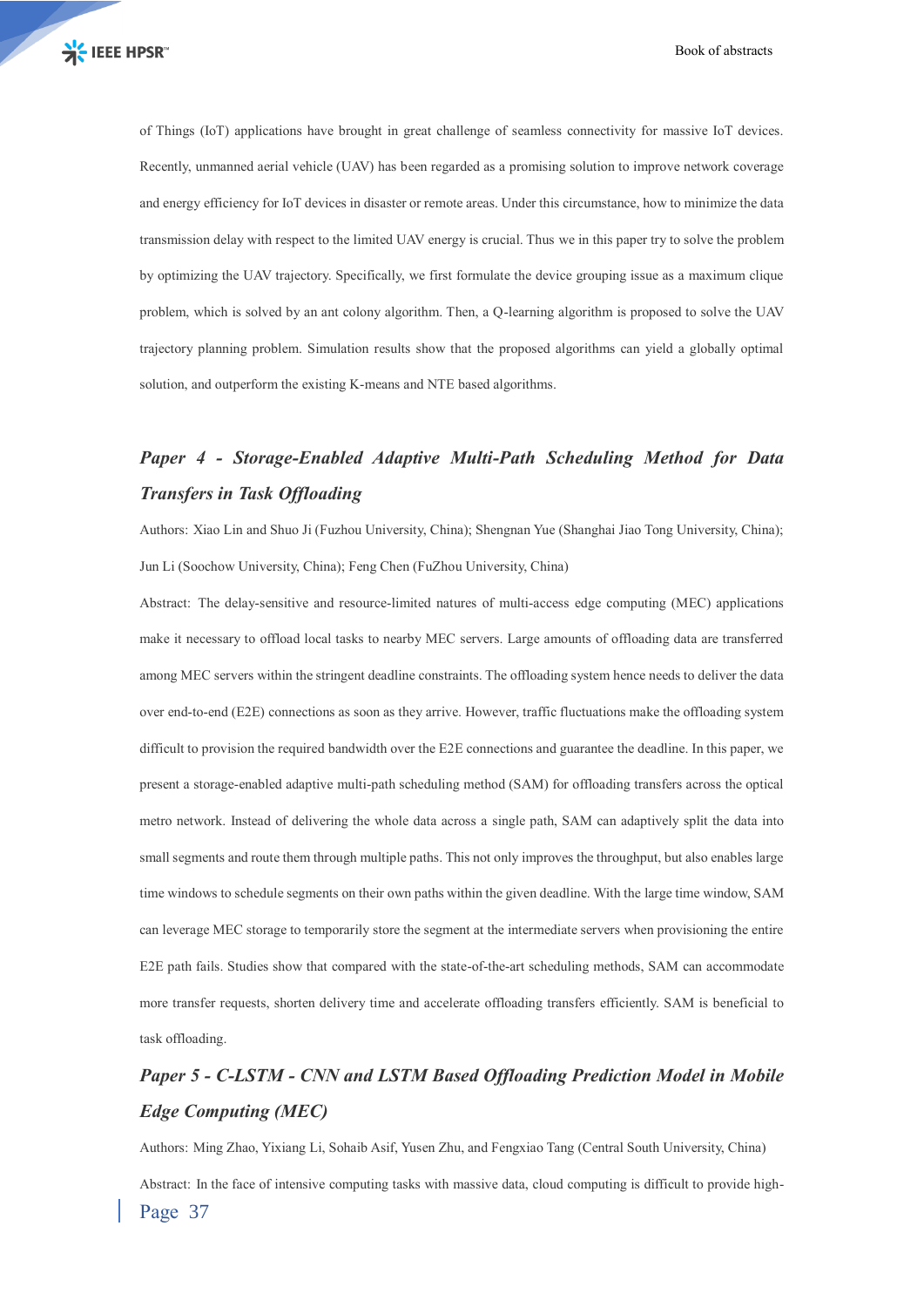quality services.Edge computing extends cloud services to the edge of the network by introducing edge devices between terminal devices and the cloud. For limited edge server resources, it is especially important to optimize offload strategies by accurately predicting the load on the terminal device. This paper proposes a C-LSTM prediction model based on deep neural network to predict the CPU utilization of terminal equipment in the future, and then proposes a distributed greedy algorithm for offloading decision. The simulation results show that the accuracy of C-LSTM prediction model is higher than other baseline models, reduces energy consumption and delay, and provides high-quality computing services.

### *Paper 6 - Dynamic Task Division and Allocation in Mobile Edge Computing Systems - A Latency Oriented Approach via Deep Q-Learning Network*

Authors: Pengcheng Tan and Yang Li (University of Macau, China); Minghui Dai and Yuan Wu (University of Macau, Macao)

Abstract: With the rapid development of Internet of Things (IoTs), various sensors are deployed to sense different physical information. Smart surveillance is one of applications by analyzing the real-time video generated by camera sensors. However, due to the limited computing capability of camera sensors, running the video analysis models (i.e., different neural networks, like AlexNet, YOLO3) on camera sensors directly generally consumes a lot of computing time. In addition, transferring video to the remote cloud suffers a long-distance transmission latency. Fortunately, edge computing has been considered as a promising solution for enabling computation-intensive yet latencysensitive applications at resource-constrained devices. Thanks to edge computing, camera sensors can upload video to different edge servers employed at the edge of networks for processing. Moreover, the lightweight Kubernetes for edge computing, i.e., K3S, enables a fine-grained task division and parallel computing. In this paper, we consider a heterogeneous edge cooperative video analysis, i.e., face recognition, with the objective of minimizing the processing latency. Specifically, we use a Deep Q-learning network (DQN) to dynamically adjust the size of pieces video allocated to different edge servers connected via wireless networks. In addition, to improve the resource utility of edge servers and reduce the processing latency, each edge server further divides the received video into multiple segments that are processed by different containers in parallel. To validate the effectiveness of our scheme, we implement a small-scale prototype system and conduct numerous experiments. Experimental results show that our proposed algorithm outperforms the other four schedule schemes while testing on the tasks of face recognition and pose recognition.